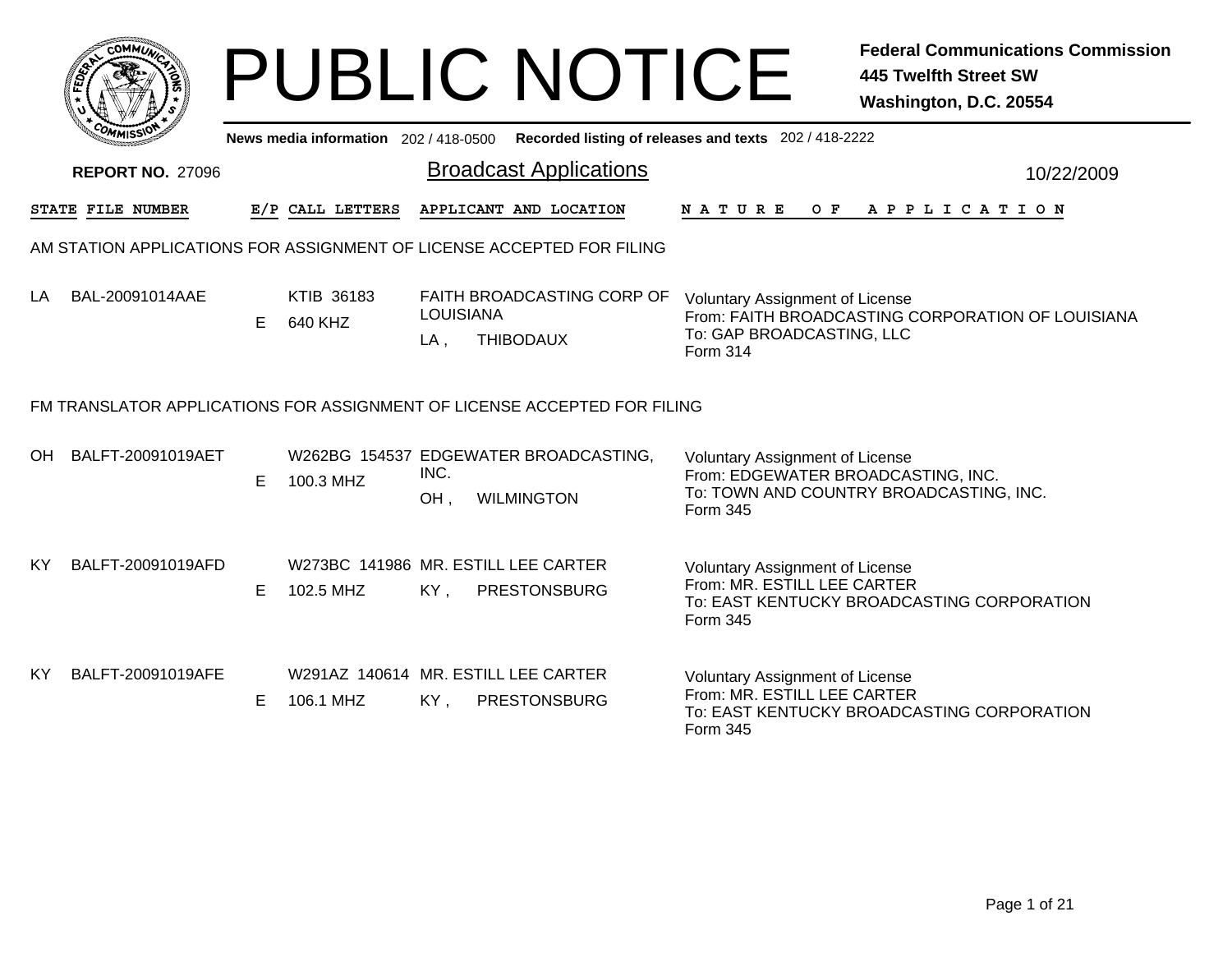|                                                                                           |    |                                       |     | <b>PUBLIC NOTICE</b>                                     |                                                                                                                                       | <b>Federal Communications Commission</b><br>445 Twelfth Street SW<br>Washington, D.C. 20554 |
|-------------------------------------------------------------------------------------------|----|---------------------------------------|-----|----------------------------------------------------------|---------------------------------------------------------------------------------------------------------------------------------------|---------------------------------------------------------------------------------------------|
|                                                                                           |    | News media information $202/418-0500$ |     |                                                          | Recorded listing of releases and texts 202/418-2222                                                                                   |                                                                                             |
| <b>REPORT NO. 27096</b>                                                                   |    |                                       |     | <b>Broadcast Applications</b>                            |                                                                                                                                       | 10/22/2009                                                                                  |
| <b>STATE FILE NUMBER</b>                                                                  |    | E/P CALL LETTERS                      |     | APPLICANT AND LOCATION                                   | N A T U R E<br>O F                                                                                                                    | A P P L I C A T I O N                                                                       |
| AM STATION APPLICATIONS FOR ASSIGNMENT OF PERMIT ACCEPTED FOR FILING                      |    |                                       |     |                                                          |                                                                                                                                       |                                                                                             |
| BAP-20091016AEU<br>NV.                                                                    | E. | NEW 129251<br>550 KHZ                 | NV, | PAMPLIN BROADCASTING, INC.<br><b>RENO</b>                | <b>Voluntary Assignment of Construction Permit</b><br>From: PAMPLIN BROADCASTING, INC.<br>To: ACME BROADCASTING III, INC.<br>Form 314 |                                                                                             |
| DIGITAL TRANSLATOR OR DIGITAL LPTV APPLICATIONS FOR DIGITAL FLASH CUT ACCEPTED FOR FILING |    |                                       |     |                                                          |                                                                                                                                       |                                                                                             |
| BDFCDTL-20091019AFY<br>EL.                                                                | E  | W19CO 61207<br>CHAN-19                | FL. | VENTANA TELEVISION, INC.<br><b>PENSACOLA</b>             | Minor change of callsign W19CO.                                                                                                       |                                                                                             |
| AM STATION APPLICATIONS FOR DIRECT MEASUREMENT ACCEPTED FOR FILING                        |    |                                       |     |                                                          |                                                                                                                                       |                                                                                             |
| BZ-20091001ALY<br>VA.                                                                     | P  | WAVA 54465<br>780 KHZ                 | VA, | SALEM MEDIA OF VIRGINIA, INC.<br><b>ARLINGTON</b>        | <b>Direct Measurement</b>                                                                                                             |                                                                                             |
| DIGITAL TRANSLATOR OR DIGITAL LPTV APPLICATIONS FOR LICENSE TO COVER ACCEPTED FOR FILING  |    |                                       |     |                                                          |                                                                                                                                       |                                                                                             |
| BLDTL-20091019AAB<br>CA.                                                                  | E. | CHAN-21                               | CA, | KRVU-LP 40203 SAINTE PARTNERS II, L.P.<br><b>REDDING</b> | callsign KRVU-LP.                                                                                                                     | License to cover construction permit no: BDFCDTL-20060403ABG,                               |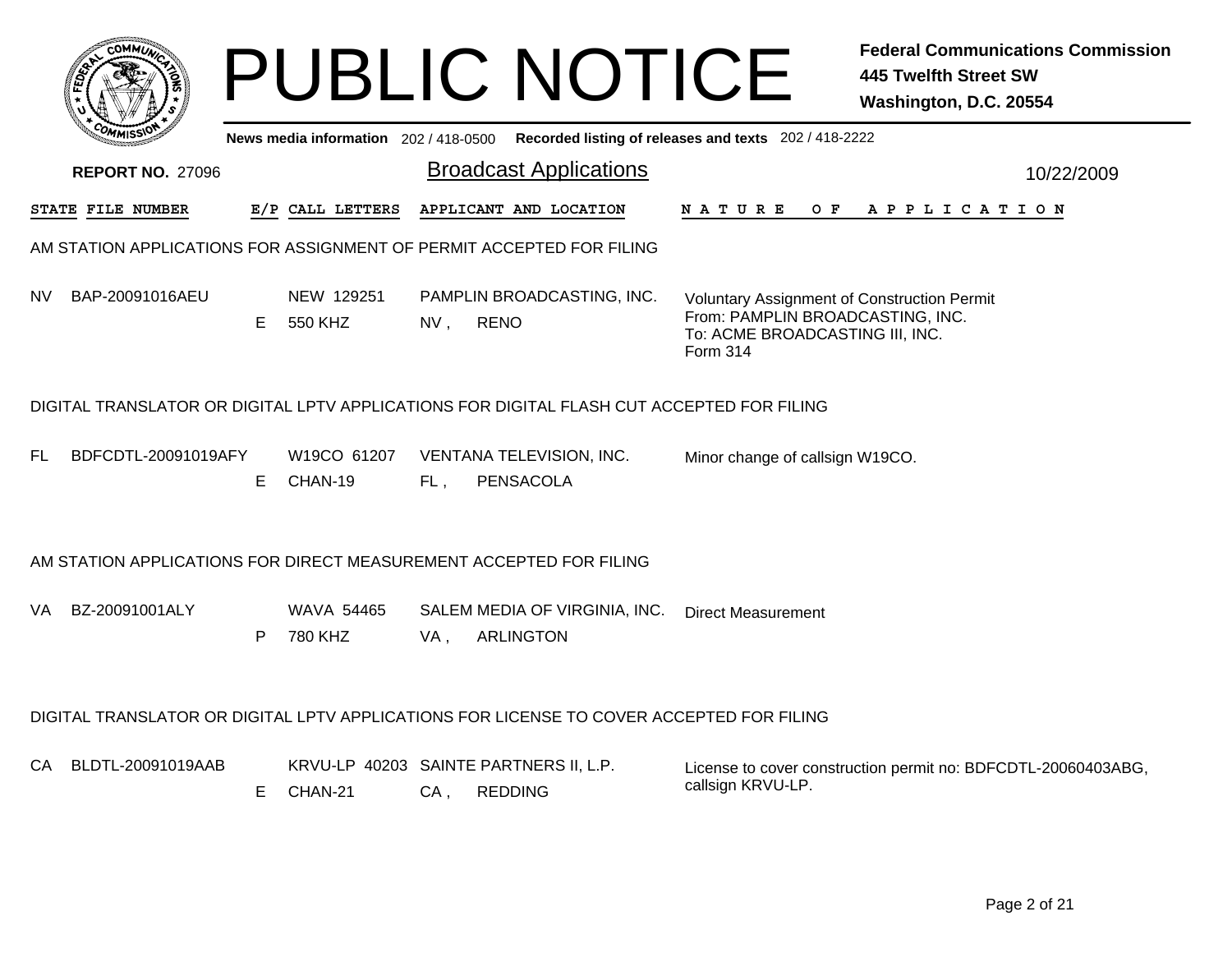|     |                                                                                          |    |                                                |                           | <b>PUBLIC NOTICE</b>                                      |                                                       | <b>Federal Communications Commission</b><br><b>445 Twelfth Street SW</b><br>Washington, D.C. 20554 |
|-----|------------------------------------------------------------------------------------------|----|------------------------------------------------|---------------------------|-----------------------------------------------------------|-------------------------------------------------------|----------------------------------------------------------------------------------------------------|
|     |                                                                                          |    | News media information 202/418-0500            |                           |                                                           | Recorded listing of releases and texts 202 / 418-2222 |                                                                                                    |
|     | <b>REPORT NO. 27096</b>                                                                  |    |                                                |                           | <b>Broadcast Applications</b>                             |                                                       | 10/22/2009                                                                                         |
|     | <b>STATE FILE NUMBER</b>                                                                 |    | E/P CALL LETTERS                               |                           | APPLICANT AND LOCATION                                    | O F<br>N A T U R E                                    | APPLICATION                                                                                        |
|     | DIGITAL TRANSLATOR OR DIGITAL LPTV APPLICATIONS FOR LICENSE TO COVER ACCEPTED FOR FILING |    |                                                |                           |                                                           |                                                       |                                                                                                    |
| ID  | BLDTV-20091019AEF                                                                        | E. | K10KR 53514<br>CHAN-10                         | <b>DISTRICT</b><br>ID,    | <b>PRIEST LAKE TRANSLATOR</b><br>COOLIN, ETC.             | callsign K10KR.                                       | License to cover construction permit no: BDFCDTV-20070529ABM,                                      |
| ID  | BLDTV-20091019AEG                                                                        | E. | K12LF 53508<br>CHAN-12                         | <b>DISTRICT</b><br>$ID$ , | PRIEST LAKE TRANSLATOR<br>COOLIN, ETC.                    | callsign K12LF.                                       | License to cover construction permit no: BDFCDTV-20070529ABQ,                                      |
|     | DIGITAL TV APPLICATIONS FOR LICENSE TO COVER ACCEPTED FOR FILING                         |    |                                                |                           |                                                           |                                                       |                                                                                                    |
| СA  | BLCDT-20091019ABG                                                                        | Е  | KTBN-TV 67884 TRINITY BROADCASTING<br>CHAN-33  | NETWORK, INC.<br>$CA$ ,   | <b>SANTA ANA</b>                                          | callsign KTBN-TV.                                     | License to cover construction permit no: BPCDT-20090323ABK,                                        |
| TX. | BLCDT-20091019ADG                                                                        | E  | CHAN-18                                        | <b>SAN ANTONIO</b><br>TX, | KNIC-DT 125710 TELEFUTURA PARTNERSHIP OF<br><b>BLANCO</b> | callsign KNIC-DT.                                     | License to cover construction permit no: BPCDT-20080402ADA,                                        |
| NE. | BLCDT-20091019AFG                                                                        | E. | KHGI-TV 21160 PAPPAS TELECASTING OF<br>CHAN-13 | LTD P/SHIP)<br>$NE$ ,     | CENTRAL NEBRASKA, L.P. (DE<br><b>KEARNEY</b>              | callsign KHGI-TV.                                     | License to cover construction permit no: BPCDT-20090730AAJ,                                        |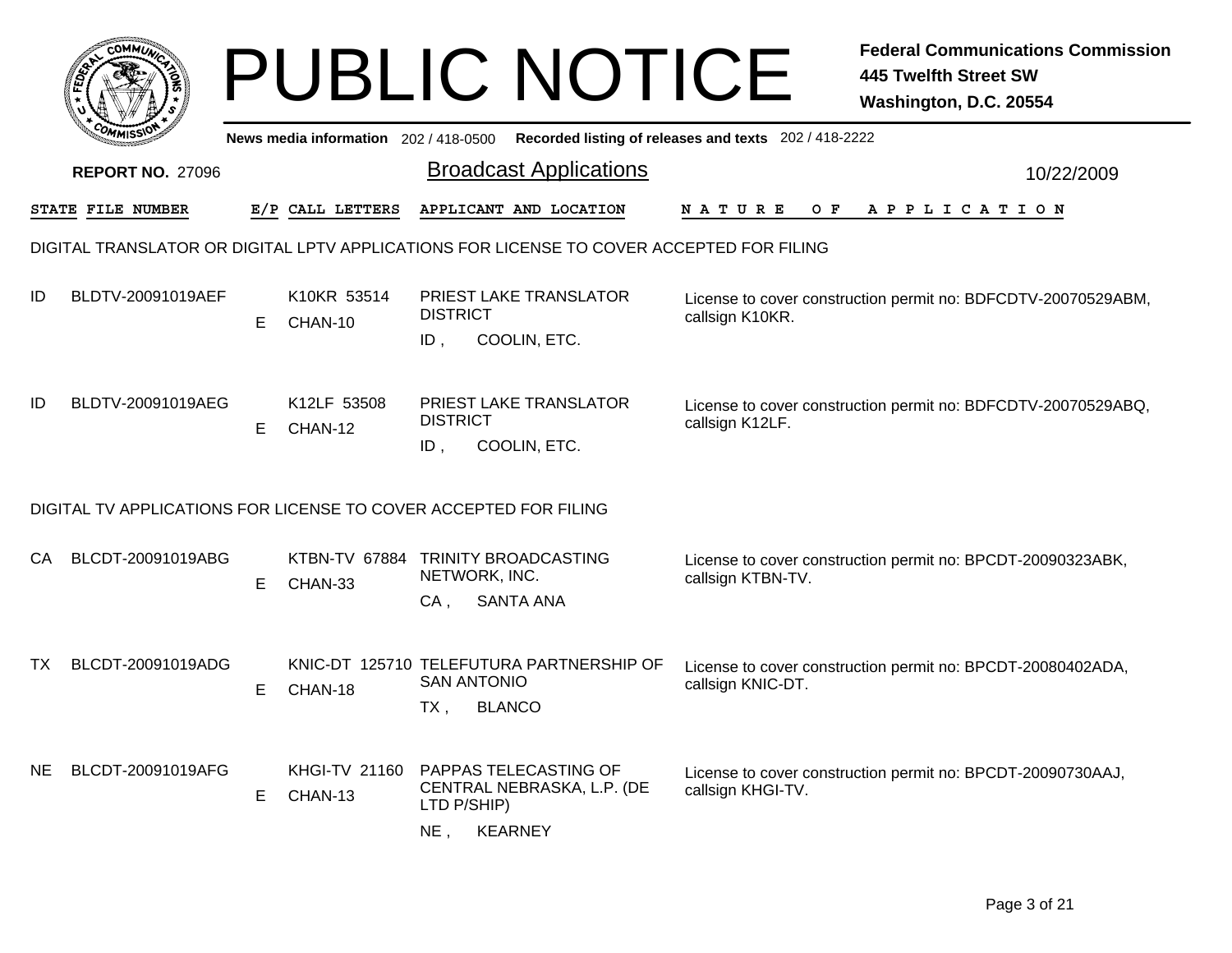|                         |    |                                 | <b>PUBLIC NOTICE</b>                                                                    |                                                                        | <b>Federal Communications Commission</b><br><b>445 Twelfth Street SW</b><br>Washington, D.C. 20554 |
|-------------------------|----|---------------------------------|-----------------------------------------------------------------------------------------|------------------------------------------------------------------------|----------------------------------------------------------------------------------------------------|
|                         |    |                                 | News media information 202/418-0500 Recorded listing of releases and texts 202/418-2222 |                                                                        |                                                                                                    |
| <b>REPORT NO. 27096</b> |    |                                 | <b>Broadcast Applications</b>                                                           |                                                                        | 10/22/2009                                                                                         |
| STATE FILE NUMBER       |    | E/P CALL LETTERS                | APPLICANT AND LOCATION                                                                  |                                                                        | NATURE OF APPLICATION                                                                              |
|                         |    |                                 | FM BOOSTER APPLICATIONS FOR LICENSE TO COVER ACCEPTED FOR FILING                        |                                                                        |                                                                                                    |
| CA<br>BLFTB-20091019AEV | E  | KKGO-FM1<br>180677<br>105.1 MHZ | MT. WILSON FM<br><b>BROADCASTERS, INC.</b><br><b>SANTA CLARITA</b><br>CA,               | License to cover.                                                      |                                                                                                    |
|                         |    |                                 | FM STATION APPLICATIONS FOR LICENSE TO COVER ACCEPTED FOR FILING                        |                                                                        |                                                                                                    |
| BLH-20091016ADL<br>AZ   | E. | KVGG 165984<br>101.9 MHZ        | KEMP COMMUNICATIONS, INC.<br><b>SALOME</b><br>AZ,                                       | License to cover.                                                      |                                                                                                    |
| ME BLH-20091019ACF      | E. | <b>WVQM 68660</b><br>101.3 MHZ  | BLUEBERRY BROADCASTING,<br><b>LLC</b><br><b>AUGUSTA</b><br>ME,                          | License to cover.                                                      |                                                                                                    |
|                         |    |                                 | FM STATION APPLICATIONS FOR LICENSE TO COVER PETITION FOR RECONSIDERATION               |                                                                        |                                                                                                    |
| MA BLED-20060331ASV     |    |                                 | WSMA 122202 CALVARY CHAPEL OF TWIN                                                      | License to cover.                                                      |                                                                                                    |
|                         | E  | 90.5 MHZ                        | FALLS, INC.<br><b>SCITUATE</b><br>MA,                                                   | Petition for Reconsideration filed 4/18/06 by<br>Aaron Read            |                                                                                                    |
|                         |    |                                 |                                                                                         | Petition for Reconsideration filed 5/5/06 by<br>Joseph E. Ingoldsby    |                                                                                                    |
|                         |    |                                 |                                                                                         | Petition for Reconsideration filed 5/15/06 by<br>Patricia M. McSweeney |                                                                                                    |
|                         |    |                                 |                                                                                         |                                                                        | $\Lambda$ $\Lambda$ $\Lambda$                                                                      |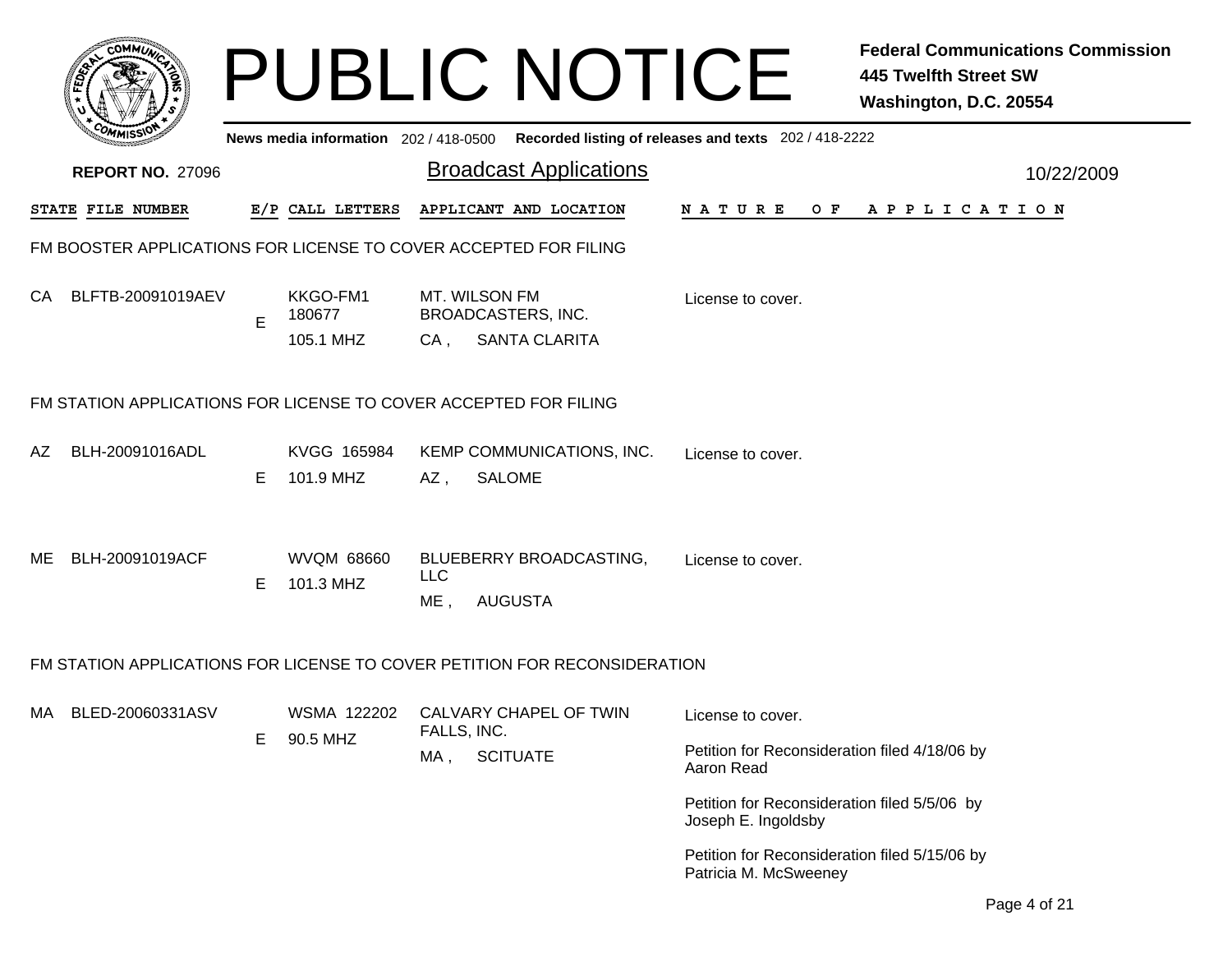|           |                         |    |                  |        | <b>PUBLIC NOTICE</b>                                                                    |                   | <b>Federal Communications Commission</b><br><b>445 Twelfth Street SW</b><br>Washington, D.C. 20554 |            |
|-----------|-------------------------|----|------------------|--------|-----------------------------------------------------------------------------------------|-------------------|----------------------------------------------------------------------------------------------------|------------|
|           |                         |    |                  |        | News media information 202/418-0500 Recorded listing of releases and texts 202/418-2222 |                   |                                                                                                    |            |
|           | <b>REPORT NO. 27096</b> |    |                  |        | <b>Broadcast Applications</b>                                                           |                   |                                                                                                    | 10/22/2009 |
|           | STATE FILE NUMBER       |    | E/P CALL LETTERS |        | APPLICANT AND LOCATION                                                                  | N A T U R E       | OF APPLICATION                                                                                     |            |
|           |                         |    |                  |        | FM TRANSLATOR APPLICATIONS FOR LICENSE TO COVER ACCEPTED FOR FILING                     |                   |                                                                                                    |            |
| KY.       | BLFT-20091019AAW        | E. | 93.9 MHZ         | KY,    | W230BN 145366 J.D.M. COMMUNICATIONS, INC.<br><b>PADUCAH</b>                             | License to cover. |                                                                                                    |            |
| TX .      | BLFT-20091019ABU        | E. | 97.1 MHZ         | $TX$ , | K246BD 139279 BIG BEND BROADCASTING<br><b>SUNSET VALLEY</b>                             | License to cover. |                                                                                                    |            |
| TX I      | BLFT-20091019ABV        | E. | 106.5 MHZ        | $TX$ , | K292FQ 139284 BIG BEND BROADCASTING<br><b>COMANCHE TRAIL</b>                            | License to cover. |                                                                                                    |            |
| <b>NH</b> | BLFT-20091019ACJ        | E. | 99.7 MHZ         | NH,    | W260BZ 155261 CUPID BROADCASTING, LLC<br>LANCASTER                                      | License to cover. |                                                                                                    |            |
| NH .      | BLFT-20091019ADA        | E. | 94.7 MHZ         | NH,    | W233AY 146333 KOOR COMMUNICATIONS, INC.<br><b>NEWPORT</b>                               | License to cover. |                                                                                                    |            |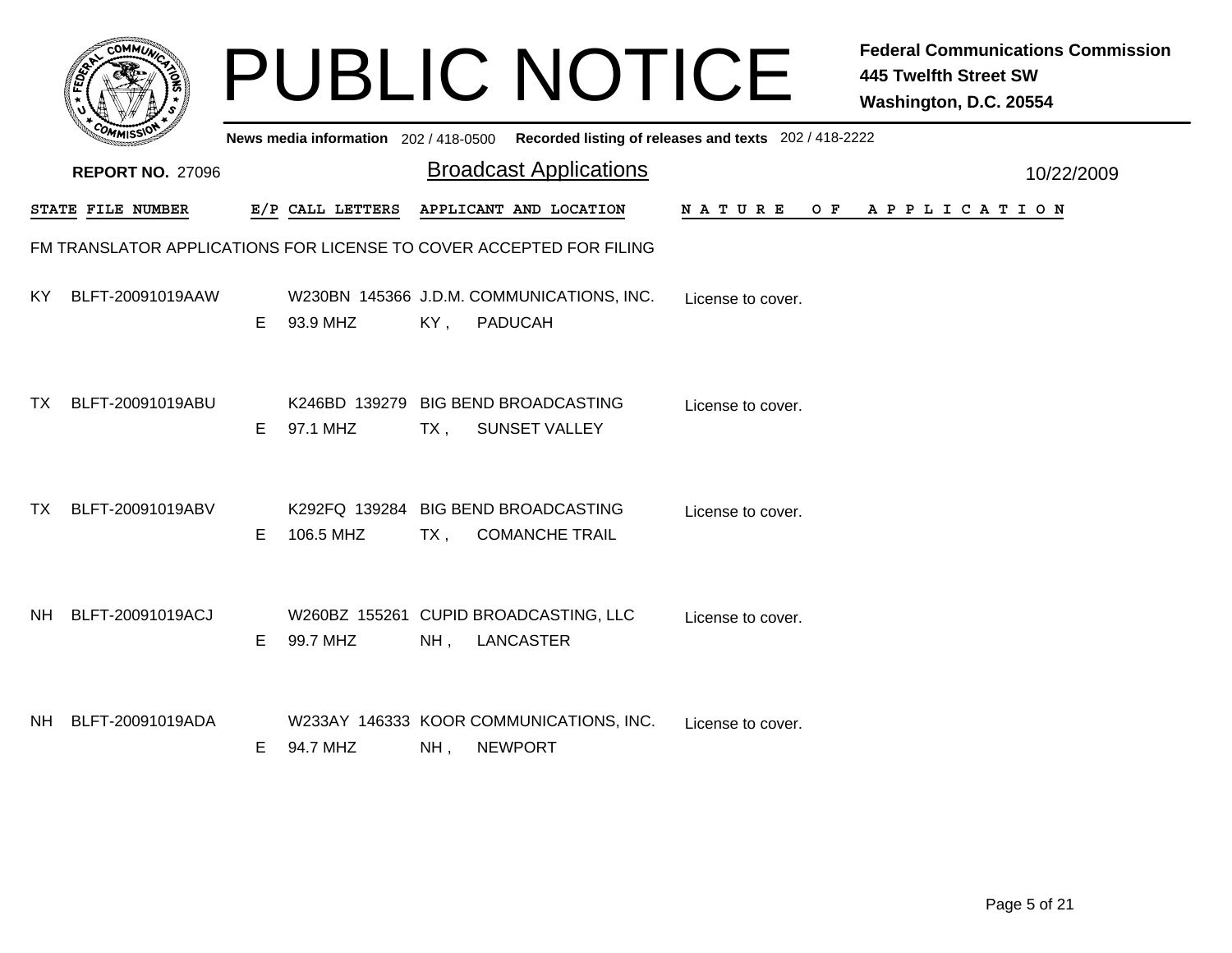|     |                                                                     |    |                               |                      | <b>PUBLIC NOTICE</b>                                                                        |                                        | <b>Federal Communications Commission</b><br><b>445 Twelfth Street SW</b><br>Washington, D.C. 20554 |
|-----|---------------------------------------------------------------------|----|-------------------------------|----------------------|---------------------------------------------------------------------------------------------|----------------------------------------|----------------------------------------------------------------------------------------------------|
|     |                                                                     |    |                               |                      | News media information 202 / 418-0500 Recorded listing of releases and texts 202 / 418-2222 |                                        |                                                                                                    |
|     | <b>REPORT NO. 27096</b>                                             |    |                               |                      | <b>Broadcast Applications</b>                                                               |                                        | 10/22/2009                                                                                         |
|     | STATE FILE NUMBER                                                   |    | E/P CALL LETTERS              |                      | APPLICANT AND LOCATION                                                                      | N A T U R E<br>O F                     | A P P L I C A T I O N                                                                              |
|     | FM TRANSLATOR APPLICATIONS FOR LICENSE TO COVER ACCEPTED FOR FILING |    |                               |                      |                                                                                             |                                        |                                                                                                    |
| AL  | BLFT-20091019AEH                                                    | E. | 95.7 MHZ                      | AL,                  | W239BP 150072 RADIO ASSIST MINISTRY, INC.<br><b>EUFAULA</b>                                 | License to cover.                      |                                                                                                    |
|     | GA BLFT-20091019AEJ                                                 | E. | 106.9 MHZ                     |                      | W295AY 141665 RADIO ASSIST MINISTRY, INC<br>GA, CRYSTAL VALLEY                              | License to cover.                      |                                                                                                    |
| AL  | BLFT-20091019AFL                                                    | Е  | 101.9 MHZ                     | AL,                  | W270BW 148321 RADIO ASSIST MINISTRY, INC.<br><b>HALEYVILLE</b>                              | License to cover.                      |                                                                                                    |
|     |                                                                     |    |                               |                      | FM STATION APPLICATIONS FOR MINOR AMENDMENT TO A CONSTRUCTION PERMIT RECEIVED               |                                        |                                                                                                    |
| VI  | BNPH-20091013ABF                                                    | E  | NEW 183333<br>99.3 MHZ        | $VI$ ,               | WESTERN NEW LIFE, INC.<br><b>CHARLOTTE AMALIE</b>                                           | Engineering Amendment filed 10/19/2009 |                                                                                                    |
| MN. | BMPED-20091013ABQ                                                   | E  | <b>KPCS 93446</b><br>89.7 MHZ | COLLEGE, INC.<br>MN, | PENSACOLA CHRISTIAN<br><b>PRINCETON</b>                                                     | Engineering Amendment filed 10/19/2009 |                                                                                                    |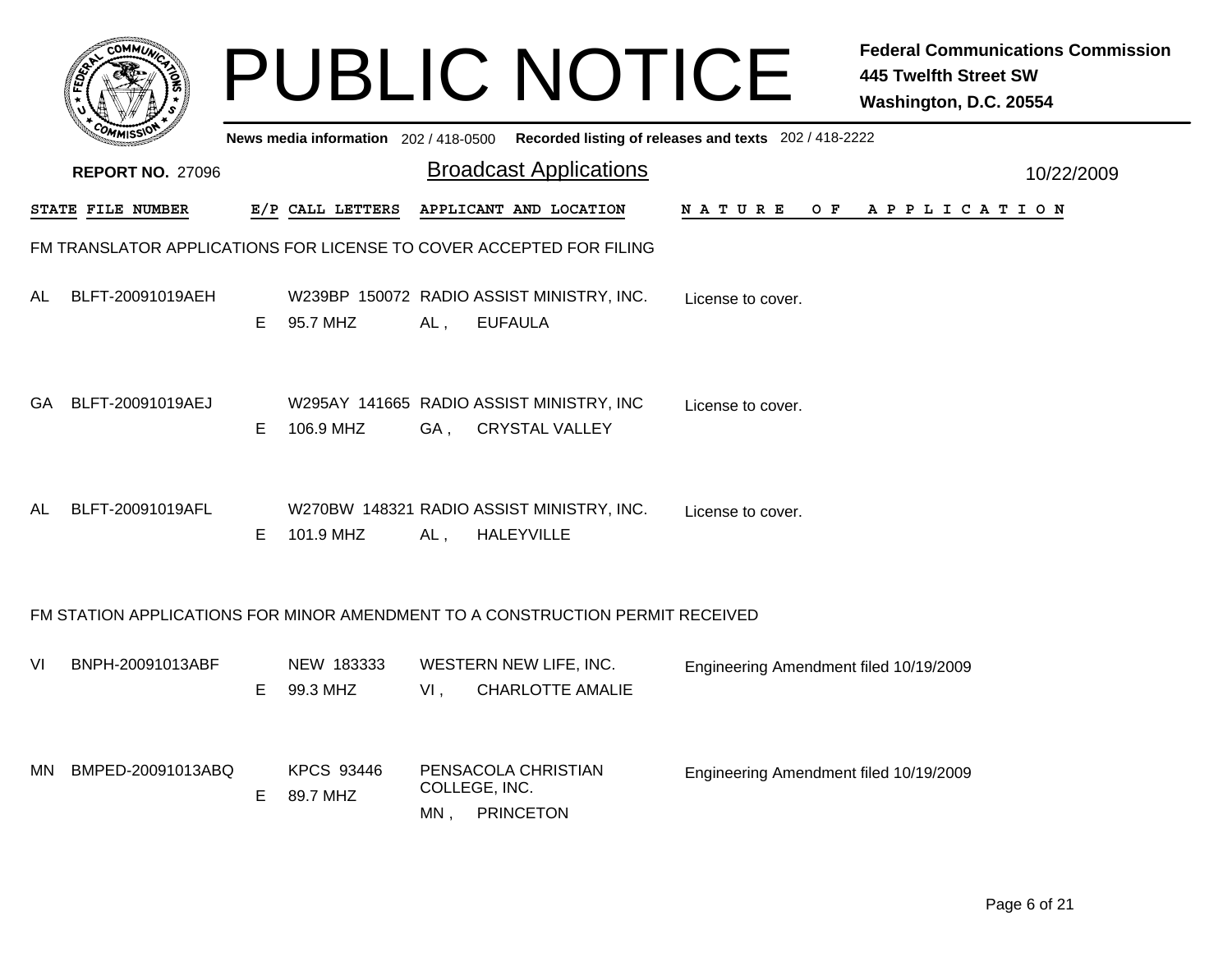|           |                         |    |                                       |             | <b>PUBLIC NOTICE</b>                                                                   |                                                       | <b>Federal Communications Commission</b><br><b>445 Twelfth Street SW</b><br>Washington, D.C. 20554                          |
|-----------|-------------------------|----|---------------------------------------|-------------|----------------------------------------------------------------------------------------|-------------------------------------------------------|-----------------------------------------------------------------------------------------------------------------------------|
|           |                         |    | News media information 202 / 418-0500 |             |                                                                                        | Recorded listing of releases and texts 202 / 418-2222 |                                                                                                                             |
|           | <b>REPORT NO. 27096</b> |    |                                       |             | <b>Broadcast Applications</b>                                                          |                                                       | 10/22/2009                                                                                                                  |
|           | STATE FILE NUMBER       |    | E/P CALL LETTERS                      |             | APPLICANT AND LOCATION                                                                 | N A T U R E<br>O F                                    | A P P L I C A T I O N                                                                                                       |
|           |                         |    |                                       |             | FM STATION APPLICATIONS FOR MINOR CHANGE TO A LICENSED FACILITY ACCEPTED FOR FILING    |                                                       |                                                                                                                             |
| <b>NV</b> | BPH-20091016AEO         | E. | <b>KCLS 55461</b><br>101.5 MHZ        | $NV$ ,      | COLLEGE CREEK MEDIA, LLC<br><b>PIOCHE</b>                                              | Minor change in licensed facilities.                  |                                                                                                                             |
| MO.       | BPED-20091019ACE        | Е  | <b>KCLC 37722</b><br>89.1 MHZ         |             | LINDENWOOD COLLEGE<br>MO, ST. CHARLES                                                  | Minor change in licensed facilities.                  |                                                                                                                             |
|           |                         |    |                                       |             | FM TRANSLATOR APPLICATIONS FOR MINOR CHANGE TO A LICENSED FACILITY ACCEPTED FOR FILING |                                                       |                                                                                                                             |
| SC.       | BPFT-20091019AGC        | E  | 101.1 MHZ                             | INC.<br>SC, | W212CJ 149547 EDGEWATER BROADCASTING,<br><b>CHARLESTON</b>                             |                                                       | Minor change in licensed facilities, callsign W212CJ.                                                                       |
|           |                         |    |                                       |             | FM TRANSLATOR APPLICATIONS FOR MINOR CHANGE TO A LICENSED FACILITY                     |                                                       |                                                                                                                             |
| CA.       | BPFT-20090420AAM        | Е  | K205EP 93751<br>88.9 MHZ              | CA,         | LIFE ON THE WAY<br>COMMUNICATIONS, INC.<br><b>LA CANADA</b>                            |                                                       | Minor change in licensed facilities, callsign K205EP.<br>Informal Objection Filed 07/20/2009 by Loyola Marymount University |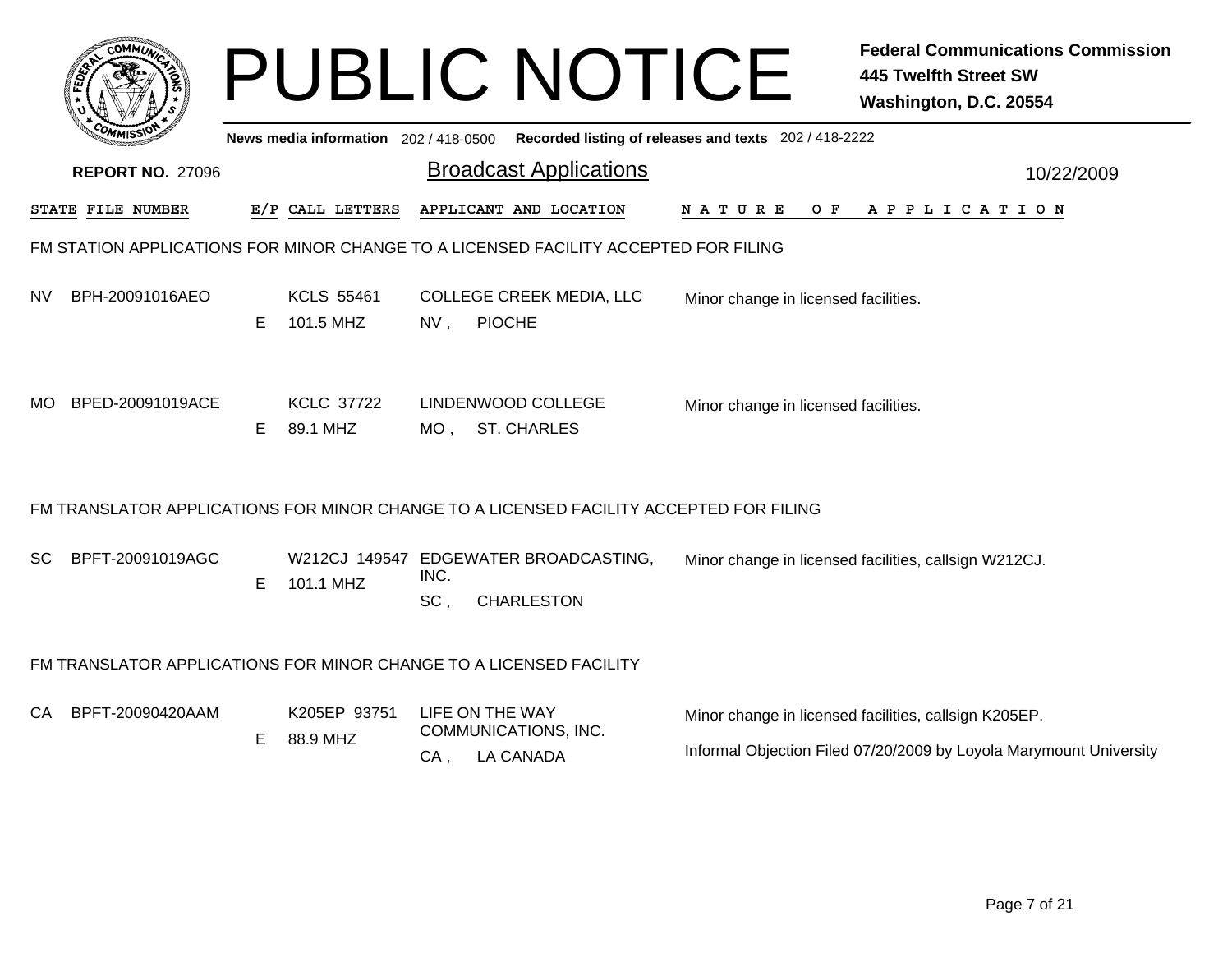|               |                         |   |                                 | <b>PUBLIC NOTICE</b><br><b>445 Twelfth Street SW</b><br>Washington, D.C. 20554                                                                         | <b>Federal Communications Commission</b> |
|---------------|-------------------------|---|---------------------------------|--------------------------------------------------------------------------------------------------------------------------------------------------------|------------------------------------------|
|               |                         |   |                                 | News media information 202 / 418-0500 Recorded listing of releases and texts 202 / 418-2222                                                            |                                          |
|               | <b>REPORT NO. 27096</b> |   |                                 | <b>Broadcast Applications</b>                                                                                                                          | 10/22/2009                               |
|               | STATE FILE NUMBER       |   | E/P CALL LETTERS                | APPLICANT AND LOCATION<br><b>NATURE</b><br>O F<br>A P P L I C A T I O N                                                                                |                                          |
| <b>FILING</b> |                         |   |                                 | DIGITAL TRANSLATOR OR DIGITAL LPTV APPLICATIONS FOR MINOR MODIFICATION TO A CONSTRUCTION PERMIT ACCEPTED FOR                                           |                                          |
| VA.           | BMPDTL-20091019ACL      | E | CHAN-23                         | WMDV-LP 67782 STAR NEWS CORPORATION<br>Modification of construction permit file number<br>BDISDTT-20060331BHB.<br>VA,<br><b>DANVILLE</b>               |                                          |
| CO            | BMPDTL-20091019ACN      | E | K57BT 67872<br>CHAN-14          | TRINITY BROADCASTING OF<br>Modification of construction permit file number<br>DENVER, INC.<br>BDISDTT-20081120AEE.<br>CO <sub>1</sub><br><b>DENVER</b> |                                          |
|               |                         |   |                                 | FM STATION APPLICATIONS FOR MINOR MODIFICATION TO A CONSTRUCTION PERMIT ACCEPTED FOR FILING                                                            |                                          |
| KS            | BMPH-20091015AAM        | E | <b>KXNC 164131</b><br>104.7 MHZ | <b>LANCE SAYLER</b><br>Mod of CP to chg<br><b>NESS CITY</b><br>KS,                                                                                     |                                          |
| MТ            | BMPH-20091019ABS        | Е | KZXT 164302<br>93.5 MHZ         | ANDERSON RADIO<br>Mod of CP to chg<br>BROADCASTING, INC.<br><b>EUREKA</b><br>MT ,                                                                      |                                          |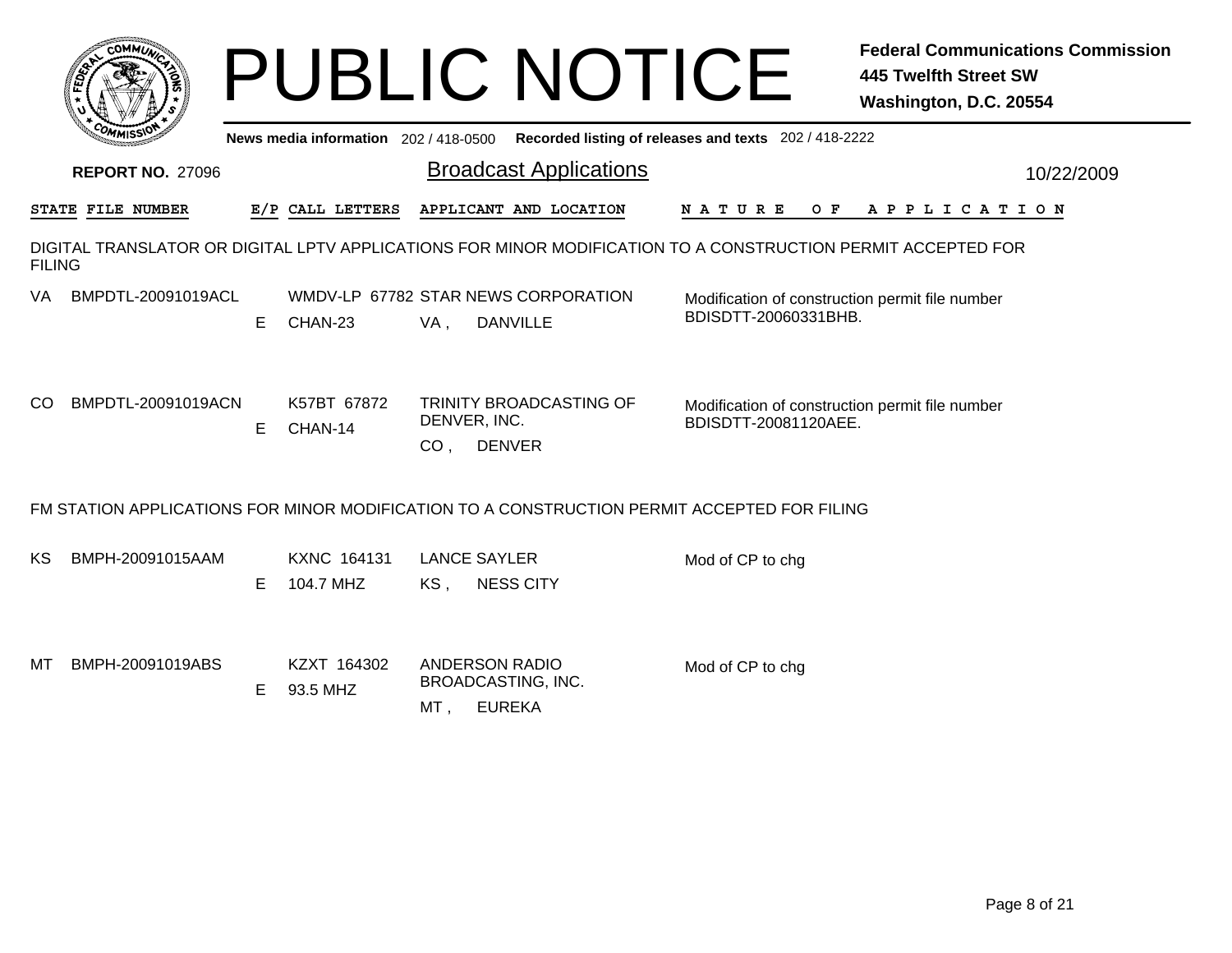|           |                                                                                                |    |                                     |                                   | <b>PUBLIC NOTICE</b>                                            |                                                       | <b>Federal Communications Commission</b><br><b>445 Twelfth Street SW</b><br>Washington, D.C. 20554 |
|-----------|------------------------------------------------------------------------------------------------|----|-------------------------------------|-----------------------------------|-----------------------------------------------------------------|-------------------------------------------------------|----------------------------------------------------------------------------------------------------|
|           |                                                                                                |    | News media information 202/418-0500 |                                   |                                                                 | Recorded listing of releases and texts 202 / 418-2222 |                                                                                                    |
|           | <b>REPORT NO. 27096</b>                                                                        |    |                                     |                                   | <b>Broadcast Applications</b>                                   |                                                       | 10/22/2009                                                                                         |
|           | STATE FILE NUMBER                                                                              |    | E/P CALL LETTERS                    |                                   | APPLICANT AND LOCATION                                          | N A T U R E<br>O F                                    | A P P L I C A T I O N                                                                              |
|           | FM TRANSLATOR APPLICATIONS FOR MINOR MODIFICATION TO A CONSTRUCTION PERMIT ACCEPTED FOR FILING |    |                                     |                                   |                                                                 |                                                       |                                                                                                    |
| <b>PA</b> | BMPFT-20091019AFN                                                                              | E  | 105.1 MHZ                           | INC.<br>PA,                       | W286AL 156102 BROADCAST COMMUNICATIONS, Mod of CP<br>WAYNESBURG |                                                       |                                                                                                    |
|           | FM STATION APPLICATIONS FOR ORIGINAL CONSTRUCTION PERMIT ACCEPTED FOR FILING                   |    |                                     |                                   |                                                                 |                                                       |                                                                                                    |
| NY.       | BNPH-20091013AHF                                                                               | E. | NEW 183338<br>105.9 MHZ             | PARTNERSHIP                       | SMITH AND FITZGERALD,                                           | CP New Station.                                       |                                                                                                    |
|           |                                                                                                |    |                                     | $NY$ ,                            | <b>INDIAN LAKE</b>                                              | Auction 79 Application                                |                                                                                                    |
| TX.       | BNPH-20091014AEV                                                                               |    | NEW 183376                          | FAMILY LIFE BROADCASTING,<br>INC. |                                                                 | CP New Station.                                       |                                                                                                    |
|           |                                                                                                | E  | 94.1 MHZ                            | $TX$ ,                            | <b>HOOKS</b>                                                    | Auction 79 Application                                |                                                                                                    |
| TX.       | BNPH-20091015ACK                                                                               |    | NEW 183323                          | KING, BRYAN A                     |                                                                 | CP New Station.                                       |                                                                                                    |
|           |                                                                                                | E  | 106.3 MHZ                           | TX.                               | <b>JUNCTION</b>                                                 | Auction 79 Application                                |                                                                                                    |
| TX.       | BNPH-20091015ADQ                                                                               |    | NEW 183322                          | KING, BRYAN A                     |                                                                 | CP New Station.                                       |                                                                                                    |
|           |                                                                                                | Е  | 101.7 MHZ                           | $TX$ ,                            | <b>IRAAN</b>                                                    | Auction 70 Application                                |                                                                                                    |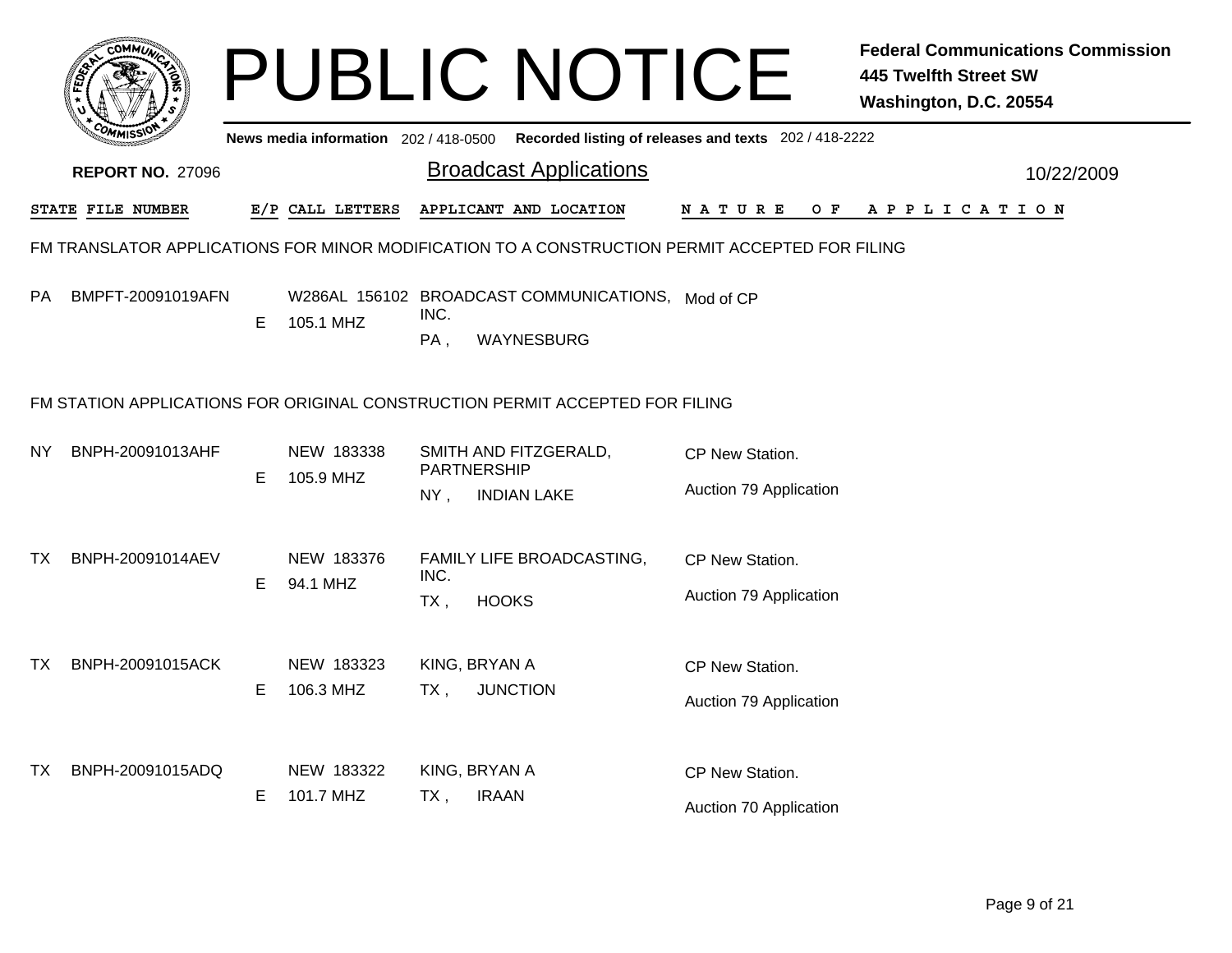|     | <b>COMMUN</b>                                                     |    |                                     |            | <b>PUBLIC NOTICE</b>                                                         |                                                       | <b>Federal Communications Commission</b><br><b>445 Twelfth Street SW</b><br>Washington, D.C. 20554 |
|-----|-------------------------------------------------------------------|----|-------------------------------------|------------|------------------------------------------------------------------------------|-------------------------------------------------------|----------------------------------------------------------------------------------------------------|
|     |                                                                   |    | News media information 202/418-0500 |            |                                                                              | Recorded listing of releases and texts 202 / 418-2222 |                                                                                                    |
|     | <b>REPORT NO. 27096</b>                                           |    |                                     |            | <b>Broadcast Applications</b>                                                |                                                       | 10/22/2009                                                                                         |
|     | <b>STATE FILE NUMBER</b>                                          |    | E/P CALL LETTERS                    |            | APPLICANT AND LOCATION                                                       | N A T U R E<br>O F                                    | A P P L I C A T I O N                                                                              |
|     |                                                                   |    |                                     |            | FM STATION APPLICATIONS FOR ORIGINAL CONSTRUCTION PERMIT ACCEPTED FOR FILING |                                                       |                                                                                                    |
| NE. | BNPH-20091016AAK                                                  | E. | NEW 183348                          | <b>LLC</b> | RIVERFRONT BROADCASTING                                                      |                                                       |                                                                                                    |
|     |                                                                   |    | 94.3 MHZ                            | NE,        | <b>HARTINGTON</b>                                                            | Auction 79 Application                                |                                                                                                    |
| FL. | BNPH-20091016ABO                                                  | E. | NEW 183339<br>98.7 MHZ              | $FL$ ,     | JOYNER, ASHLEY T<br>PALM COAST                                               | CP New Station.<br>Auction 79 Application             |                                                                                                    |
| LA  | BNPH-20091016AEB                                                  | E. | NEW 183334<br>104.1 MHZ             | $LA$ ,     | <b>DELTA MEDIA CORPORATION</b><br>OAK GROVE                                  | CP New Station.<br>Auction 79 Application             |                                                                                                    |
| TX. | BNPH-20091016AEI                                                  | E. | NEW 183341<br>93.3 MHZ              | $TX$ ,     | IN PHASE BROADCASTING, INC<br><b>BUFFALO GAP</b>                             | CP New Station.<br>Auction 79 Application             |                                                                                                    |
|     | FM STATION APPLICATIONS FOR ORIGINAL CONSTRUCTION PERMIT RECEIVED |    |                                     |            |                                                                              |                                                       |                                                                                                    |
| FL. | BNPH-20091013AHD                                                  |    | NEW 183355                          |            | HINES, THOMAS                                                                | <b>CP New Station.</b>                                |                                                                                                    |

FL , PORT ST. JOE E 101.9 MHZ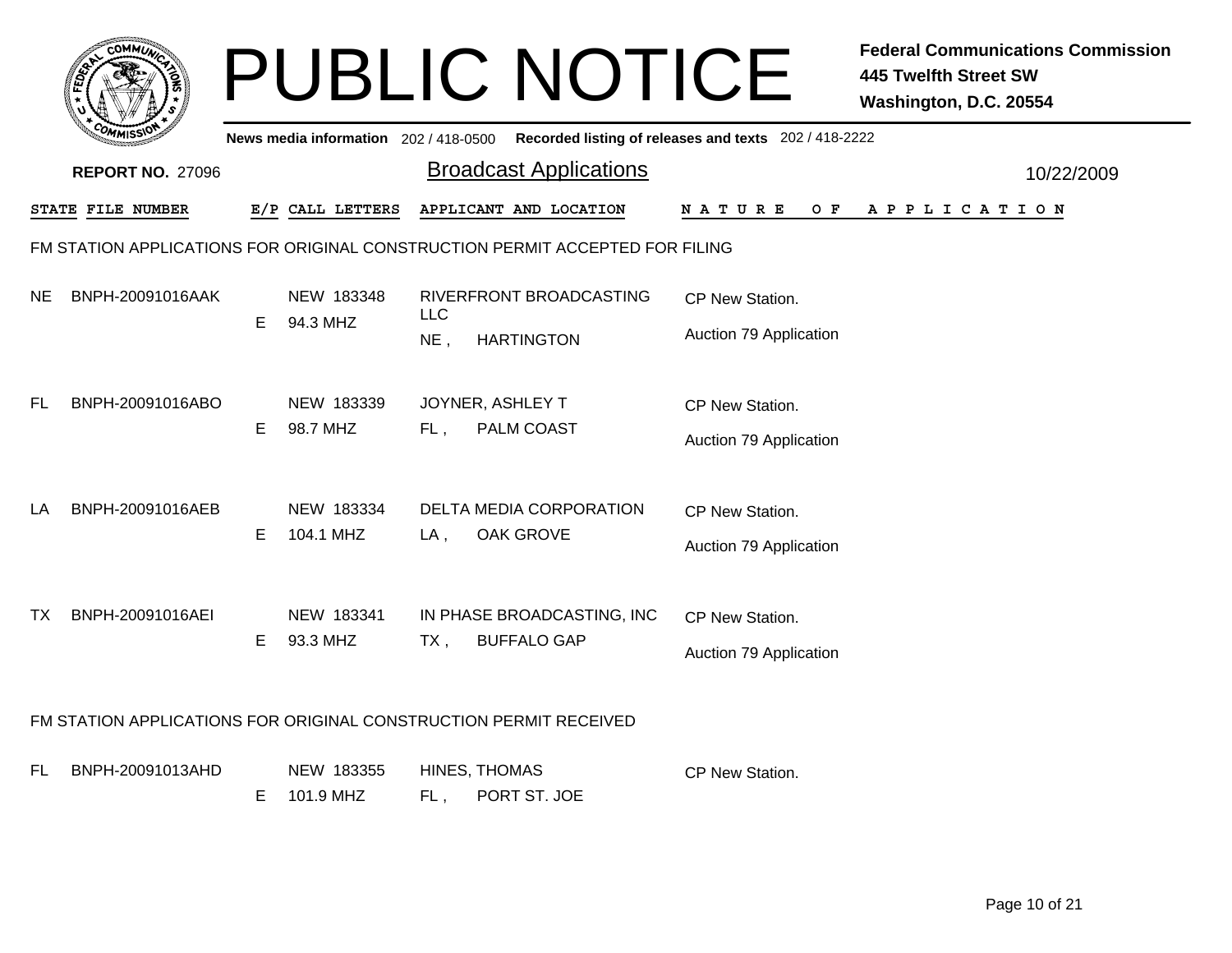|     |                         |    |                         |        | <b>PUBLIC NOTICE</b>                                                                        |                 | <b>Federal Communications Commission</b><br><b>445 Twelfth Street SW</b><br>Washington, D.C. 20554 |            |
|-----|-------------------------|----|-------------------------|--------|---------------------------------------------------------------------------------------------|-----------------|----------------------------------------------------------------------------------------------------|------------|
|     |                         |    |                         |        | News media information 202 / 418-0500 Recorded listing of releases and texts 202 / 418-2222 |                 |                                                                                                    |            |
|     | <b>REPORT NO. 27096</b> |    |                         |        | <b>Broadcast Applications</b>                                                               |                 |                                                                                                    | 10/22/2009 |
|     | STATE FILE NUMBER       |    | E/P CALL LETTERS        |        | APPLICANT AND LOCATION                                                                      | N A T U R E     | OF APPLICATION                                                                                     |            |
|     |                         |    |                         |        | FM STATION APPLICATIONS FOR ORIGINAL CONSTRUCTION PERMIT RECEIVED                           |                 |                                                                                                    |            |
| CA. | BNPH-20091015ABJ        | E. | NEW 183503<br>99.5 MHZ  | $CA$ , | MIRIAM MEDIA, INC.<br><b>WILLOW CREEK</b>                                                   | CP New Station. |                                                                                                    |            |
| NM. | BNPH-20091015ADI        | E. | NEW 183360<br>101.9 MHZ | $NM$ , | COCHISE MEDIA LICENSES, LLC CP New Station.<br><b>MILAN</b>                                 |                 |                                                                                                    |            |
| AZ  | BNPH-20091016ADO        | E  | NEW 183358<br>101.3 MHZ | $AZ$ , | COCHISE MEDIA LICENSES, LLC CP New Station.<br><b>PEACH SPRINGS</b>                         |                 |                                                                                                    |            |
| AZ. | BNPH-20091016ADP        | E  | NEW 183538<br>104.1 MHZ | AZ,    | <b>COCHISE MEDIA LICENSES LLC</b><br>PEACH SPRINGS                                          | CP New Station. |                                                                                                    |            |
| VI  | BNPH-20091019AAL        | E. | NEW 183332<br>99.5 MHZ  | VI,    | <b>CREATIVE MINDS, LLC</b><br><b>FREDERIKSTED</b>                                           | CP New Station. |                                                                                                    |            |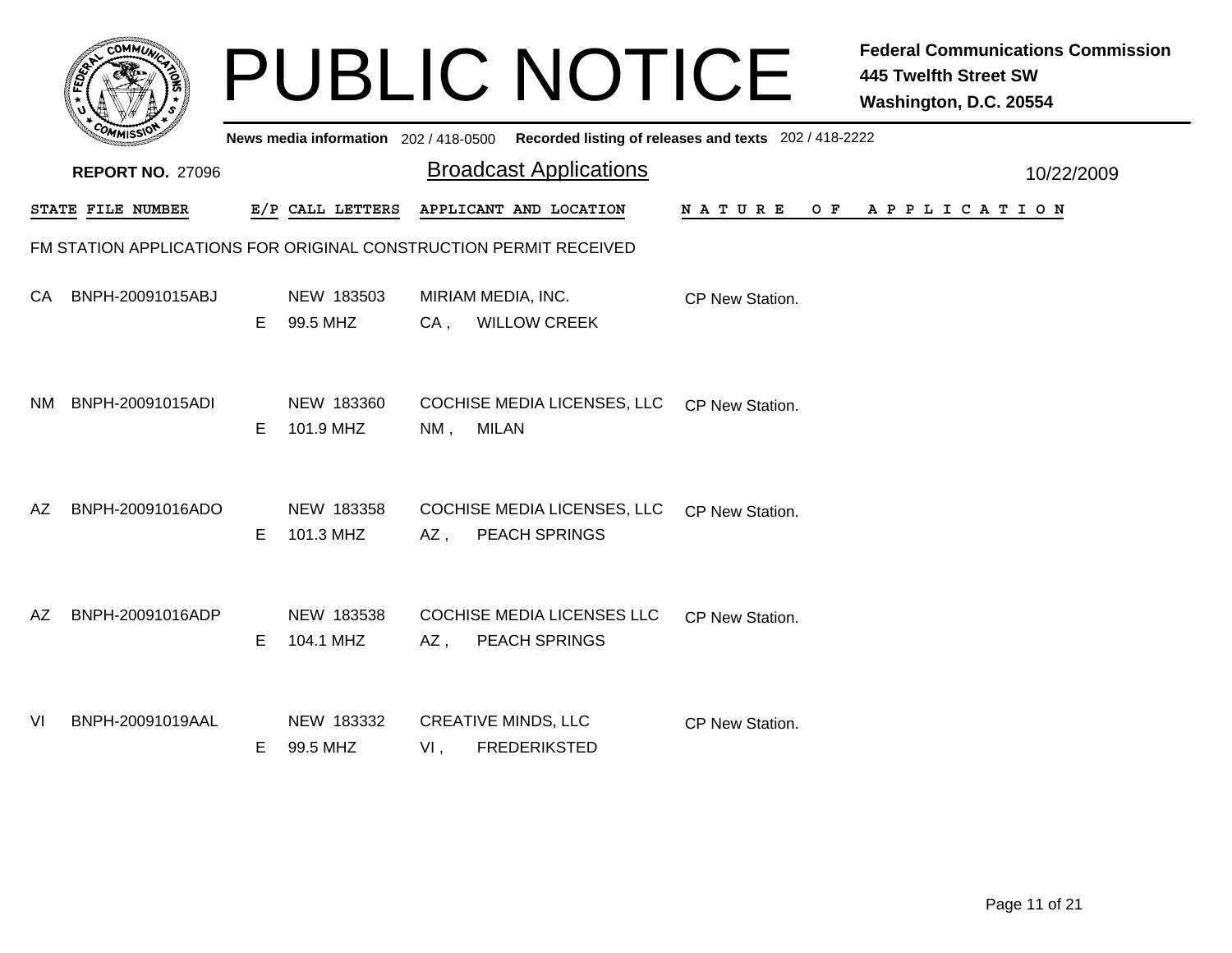|     | MMUNICT<br><b>CO</b> |  |
|-----|----------------------|--|
| ప్త |                      |  |
|     |                      |  |
|     | COMI<br>MISS<br>m    |  |

## PUBLIC NOTICE **Federal Communications Commission 445 Twelfth Street SW Washington, D.C. 20554**

|    | יככוומיי                                                          |    |                         |                                                                              | News media information 202/418-0500 Recorded listing of releases and texts 202/418-2222 |                 |                |            |
|----|-------------------------------------------------------------------|----|-------------------------|------------------------------------------------------------------------------|-----------------------------------------------------------------------------------------|-----------------|----------------|------------|
|    | <b>REPORT NO. 27096</b>                                           |    |                         |                                                                              | <b>Broadcast Applications</b>                                                           |                 |                | 10/22/2009 |
|    | STATE FILE NUMBER                                                 |    | E/P CALL LETTERS        |                                                                              | APPLICANT AND LOCATION                                                                  | <b>NATURE</b>   | OF APPLICATION |            |
|    | FM STATION APPLICATIONS FOR ORIGINAL CONSTRUCTION PERMIT RECEIVED |    |                         |                                                                              |                                                                                         |                 |                |            |
| LA | BNPH-20091019AAO                                                  | E. | NEW 183340<br>92.7 MHZ  | $LA$ ,                                                                       | SSR COMMUNICATIONS, INC.<br><b>LAKE PROVIDENCE</b>                                      | CP New Station. |                |            |
| ID | BNPH-20091019AAS                                                  | Е  | NEW 183346<br>103.1 MHZ | FEATHERS, JESSE R<br><b>MCCALL</b><br>$ID$ ,                                 |                                                                                         | CP New Station. |                |            |
| CA | BNPH-20091019ABE                                                  | E  | NEW 183344<br>98.3 MHZ  | <b>MOUNT WILSON FM</b><br>BROADCASTERS, INC.<br>$CA$ ,                       | <b>RIDGECREST</b>                                                                       | CP New Station. |                |            |
| TX | BNPH-20091019ABF                                                  | Е  | NEW 183325<br>102.3 MHZ | KING, BRYAN A<br><b>SONORA</b><br>TX,                                        |                                                                                         | CP New Station. |                |            |
| CA | BNPH-20091019ABH                                                  | Е  | NEW 183343<br>95.9 MHZ  | <b>MOUNT WILSON FM</b><br><b>BROADCASTERS, INC.</b><br><b>BIG SUR</b><br>CA, |                                                                                         | CP New Station. |                |            |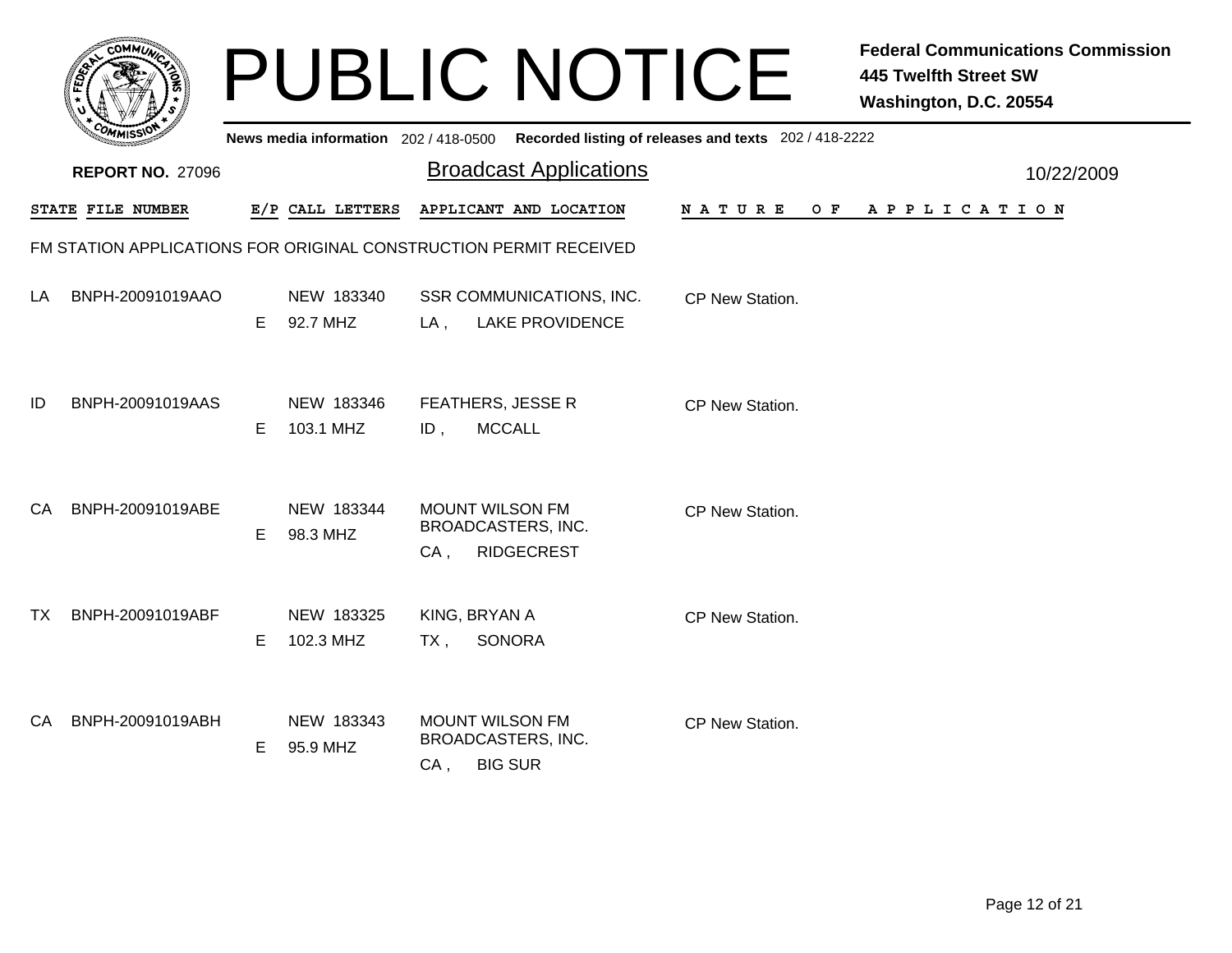|           | <b>COMMUT</b>                                                     |    |                                       |        | <b>PUBLIC NOTICE</b>                        |                                                       | <b>Federal Communications Commission</b><br><b>445 Twelfth Street SW</b><br>Washington, D.C. 20554 |            |
|-----------|-------------------------------------------------------------------|----|---------------------------------------|--------|---------------------------------------------|-------------------------------------------------------|----------------------------------------------------------------------------------------------------|------------|
|           |                                                                   |    | News media information 202 / 418-0500 |        |                                             | Recorded listing of releases and texts 202 / 418-2222 |                                                                                                    |            |
|           | <b>REPORT NO. 27096</b>                                           |    |                                       |        | <b>Broadcast Applications</b>               |                                                       |                                                                                                    | 10/22/2009 |
|           | STATE FILE NUMBER                                                 |    | E/P CALL LETTERS                      |        | APPLICANT AND LOCATION                      | N A T U R E<br>O F                                    | A P P L I C A T I O N                                                                              |            |
|           | FM STATION APPLICATIONS FOR ORIGINAL CONSTRUCTION PERMIT RECEIVED |    |                                       |        |                                             |                                                       |                                                                                                    |            |
| TX.       | BNPH-20091019ABN                                                  | E. | NEW 183373<br>104.3 MHZ               | TX,    | TEXOMA BROADCASTING, INC.<br><b>DETROIT</b> | CP New Station.                                       |                                                                                                    |            |
| CA.       | BNPH-20091019ABO                                                  | E. | NEW 183357<br>100.7 MHZ               | CA .   | <b>COMRAS, RICHARD</b><br><b>SUSANVILLE</b> | CP New Station.                                       |                                                                                                    |            |
| <b>TX</b> | BNPH-20091019ABT                                                  | E. | NEW 183326<br>102.3 MHZ               | $TX$ , | KING, BRYAN A<br><b>WESTBROOK</b>           | CP New Station.                                       |                                                                                                    |            |
| FL.       | BNPH-20091019ABW                                                  | E. | NEW 183336<br>106.1 MHZ               | FL,    | JOHNSON, BRIAN M<br><b>OKEECHOBEE</b>       | CP New Station.                                       |                                                                                                    |            |
| CO.       | BNPH-20091019ACH                                                  | E. | NEW 183351<br>106.1 MHZ               |        | UNITED STATES CP, LLC<br>CO, GENOA          | CP New Station.                                       |                                                                                                    |            |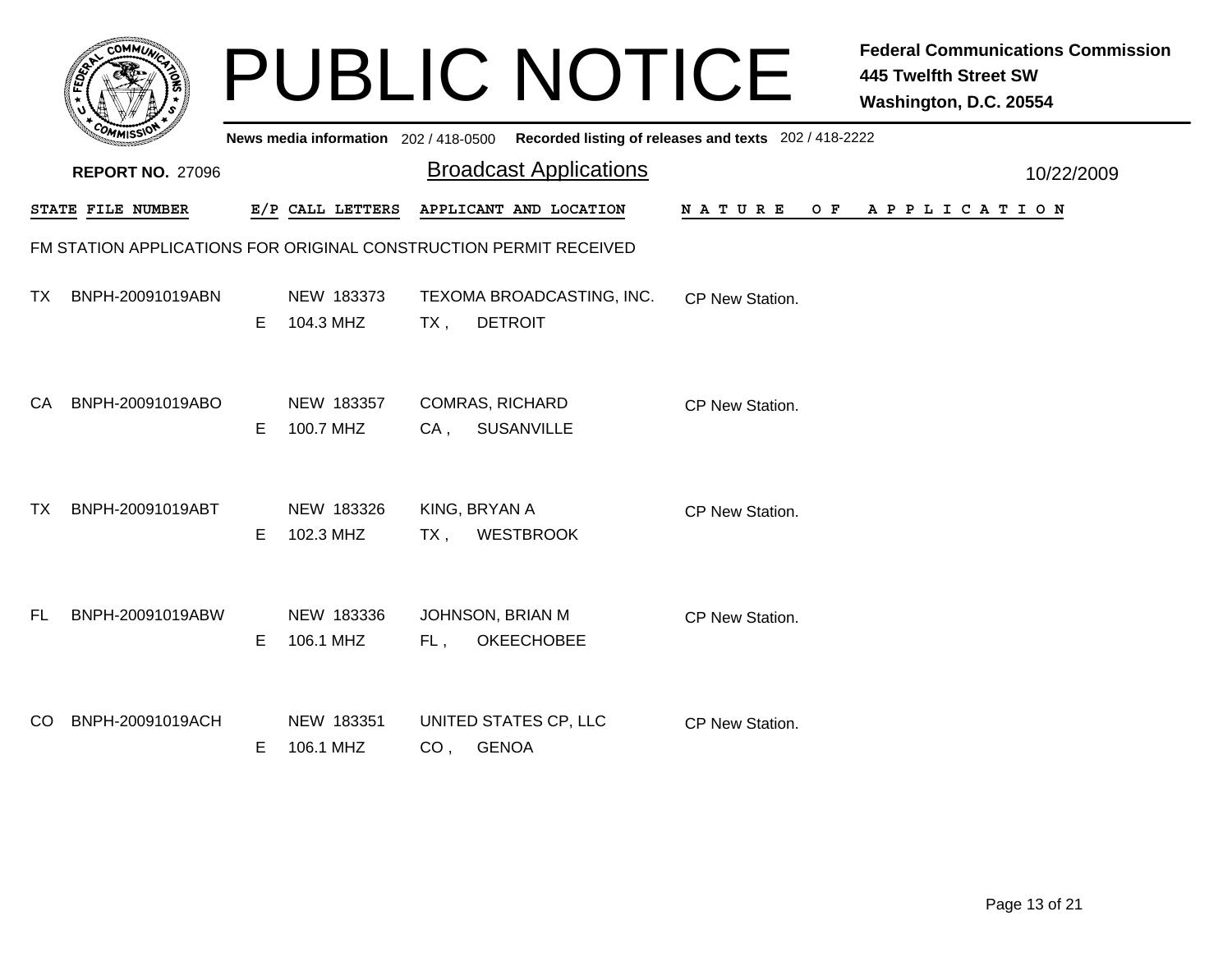|              | <b>MMUNA</b><br>r.Ol<br>¢ |  |
|--------------|---------------------------|--|
| <b>FEDET</b> | 7                         |  |
|              |                           |  |
|              | COM<br>MISS<br>----       |  |

## PUBLIC NOTICE **Federal Communications Commission 445 Twelfth Street SW Washington, D.C. 20554**

|     | ั <i>ผ</i> พเลว         |    |                         |        | News media information 202/418-0500 Recorded listing of releases and texts 202/418-2222 |                 |     |                       |            |
|-----|-------------------------|----|-------------------------|--------|-----------------------------------------------------------------------------------------|-----------------|-----|-----------------------|------------|
|     | <b>REPORT NO. 27096</b> |    |                         |        | <b>Broadcast Applications</b>                                                           |                 |     |                       | 10/22/2009 |
|     | STATE FILE NUMBER       |    | E/P CALL LETTERS        |        | APPLICANT AND LOCATION                                                                  | <b>NATURE</b>   | O F | A P P L I C A T I O N |            |
|     |                         |    |                         |        | FM STATION APPLICATIONS FOR ORIGINAL CONSTRUCTION PERMIT RECEIVED                       |                 |     |                       |            |
| VA. | BNPH-20091019ACI        | Е  | NEW 183352<br>93.7 MHZ  | VA,    | UNITED STATES CP, LLC<br><b>LYNCHBURG</b>                                               | CP New Station. |     |                       |            |
| OK. | BNPH-20091019ACK        | Е  | NEW 183350<br>107.9 MHZ | OK,    | SNOW, BRADLEY<br><b>MOORELAND</b>                                                       | CP New Station. |     |                       |            |
| CA  | BNPH-20091019ACM        | Е  | NEW 183366<br>101.7 MHZ | CA,    | BIG CAT BROADCASTING, LLC<br><b>PORTOLA</b>                                             | CP New Station. |     |                       |            |
| NE. | BNPH-20091019ACP        | E  | NEW 183367<br>107.7 MHZ | $NE$ , | BIG CAT BROADCASTING, LLC<br><b>ARTHUR</b>                                              | CP New Station. |     |                       |            |
| TX  | BNPH-20091019ACQ        | E. | NEW 183314<br>104.3 MHZ | TX,    | HISPANIC TARGET MEDIA INC.<br><b>GOLIAD</b>                                             | CP New Station. |     |                       |            |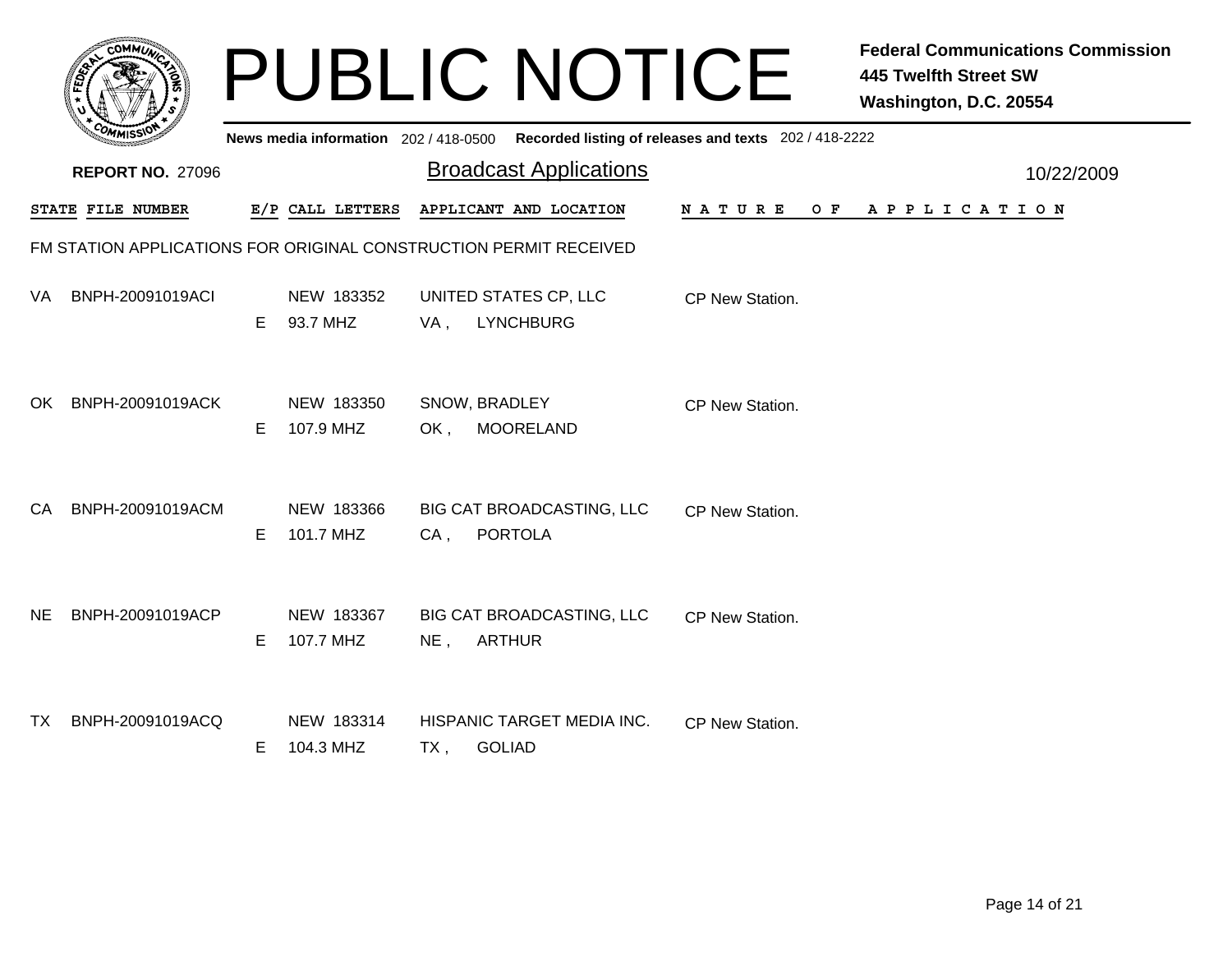|     |                                                                   |    |                                       |        | <b>PUBLIC NOTICE</b>                           |                                                       | <b>Federal Communications Commission</b><br>445 Twelfth Street SW<br>Washington, D.C. 20554 |            |
|-----|-------------------------------------------------------------------|----|---------------------------------------|--------|------------------------------------------------|-------------------------------------------------------|---------------------------------------------------------------------------------------------|------------|
|     |                                                                   |    | News media information 202 / 418-0500 |        |                                                | Recorded listing of releases and texts 202 / 418-2222 |                                                                                             |            |
|     | <b>REPORT NO. 27096</b>                                           |    |                                       |        | <b>Broadcast Applications</b>                  |                                                       |                                                                                             | 10/22/2009 |
|     | STATE FILE NUMBER                                                 |    | E/P CALL LETTERS                      |        | APPLICANT AND LOCATION                         | N A T U R E<br>O F                                    | A P P L I C A T I O N                                                                       |            |
|     | FM STATION APPLICATIONS FOR ORIGINAL CONSTRUCTION PERMIT RECEIVED |    |                                       |        |                                                |                                                       |                                                                                             |            |
| TX. | BNPH-20091019ACR                                                  | E. | NEW 183369<br>105.5 MHZ               | $TX$ , | BIG CAT BROADCASTING, LLC<br><b>OZONA</b>      | CP New Station.                                       |                                                                                             |            |
| TX. | BNPH-20091019ACS                                                  | E. | NEW 183315<br>92.5 MHZ                | TX,    | HISPANIC TARGET MEDIA INC.<br><b>GROOM</b>     | CP New Station.                                       |                                                                                             |            |
| TX. | BNPH-20091019ACT                                                  | E. | NEW 183316<br>93.7 MHZ                | $TX$ , | HISPANIC TARGET MEDIA INC.<br><b>RANKIN</b>    | CP New Station.                                       |                                                                                             |            |
| TX. | BNPH-20091019ACW                                                  | E. | NEW 183368<br>103.3 MHZ               | TX,    | BIG CAT BROADCASTING, LLC<br><b>GOREE</b>      | CP New Station.                                       |                                                                                             |            |
| TX. | BNPH-20091019ACX                                                  | E. | NEW 183318<br>102.5 MHZ               | TX,    | HISPANIC TARGET MEDIA INC.<br><b>SAN DIEGO</b> | CP New Station.                                       |                                                                                             |            |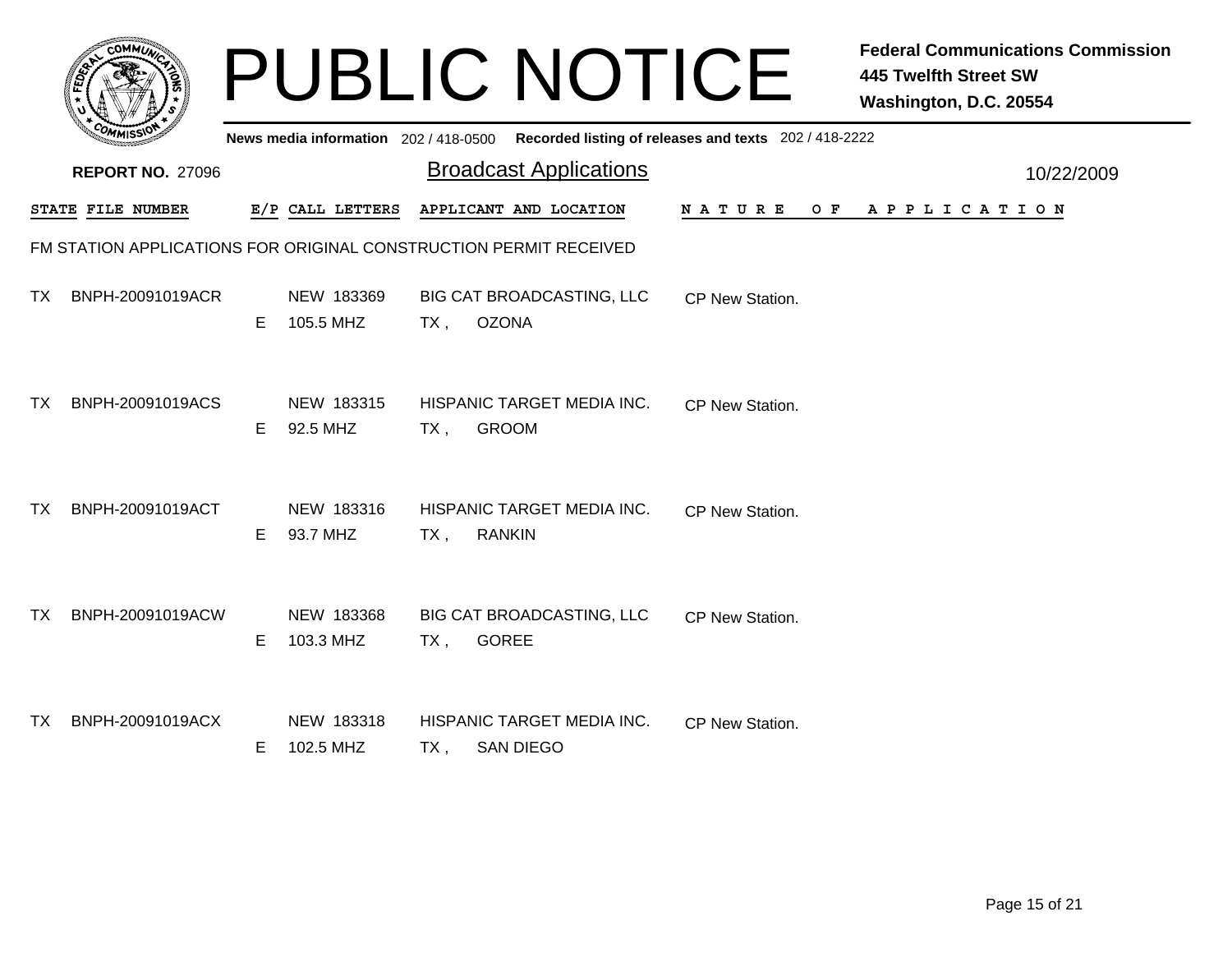|     |                         |    |                                       |        | <b>PUBLIC NOTICE</b>                                              |                                                       | <b>Federal Communications Commission</b><br><b>445 Twelfth Street SW</b><br>Washington, D.C. 20554 |            |
|-----|-------------------------|----|---------------------------------------|--------|-------------------------------------------------------------------|-------------------------------------------------------|----------------------------------------------------------------------------------------------------|------------|
|     |                         |    | News media information 202 / 418-0500 |        |                                                                   | Recorded listing of releases and texts 202 / 418-2222 |                                                                                                    |            |
|     | <b>REPORT NO. 27096</b> |    |                                       |        | <b>Broadcast Applications</b>                                     |                                                       |                                                                                                    | 10/22/2009 |
|     | STATE FILE NUMBER       |    | E/P CALL LETTERS                      |        | APPLICANT AND LOCATION                                            | N A T U R E<br>OF F                                   | A P P L I C A T I O N                                                                              |            |
|     |                         |    |                                       |        | FM STATION APPLICATIONS FOR ORIGINAL CONSTRUCTION PERMIT RECEIVED |                                                       |                                                                                                    |            |
| TX. | BNPH-20091019ACY        | E. | NEW 183317<br>106.1 MHZ               | $TX$ , | HISPANIC TARGET MEDIA INC.<br><b>REFUGIO</b>                      | CP New Station.                                       |                                                                                                    |            |
| TX. | BNPH-20091019ADB        | E. | NEW 183313<br>97.9 MHZ                | TX ,   | HISPANIC TARGET MEDIA INC.<br><b>GEORGE WEST</b>                  | CP New Station.                                       |                                                                                                    |            |
| TX. | BNPH-20091019ADC        | E. | NEW 183312<br>104.7 MHZ               | $TX$ , | HISPANIC TARGET MEDIA INC.<br><b>ASHERTON</b>                     | CP New Station.                                       |                                                                                                    |            |
| CA. | BNPH-20091019ADD        | E. | NEW 183311<br>105.7 MHZ               | $CA$ , | HISPANIC TARGET MEDIA INC.<br><b>KERNVILLE</b>                    | CP New Station.                                       |                                                                                                    |            |
| CA. | BNPH-20091019ADE        | E. | NEW 183310<br>100.9 MHZ               | $CA$ , | HISPANIC TARGET MEDIA INC.<br><b>BUTTONWILLOW</b>                 | CP New Station.                                       |                                                                                                    |            |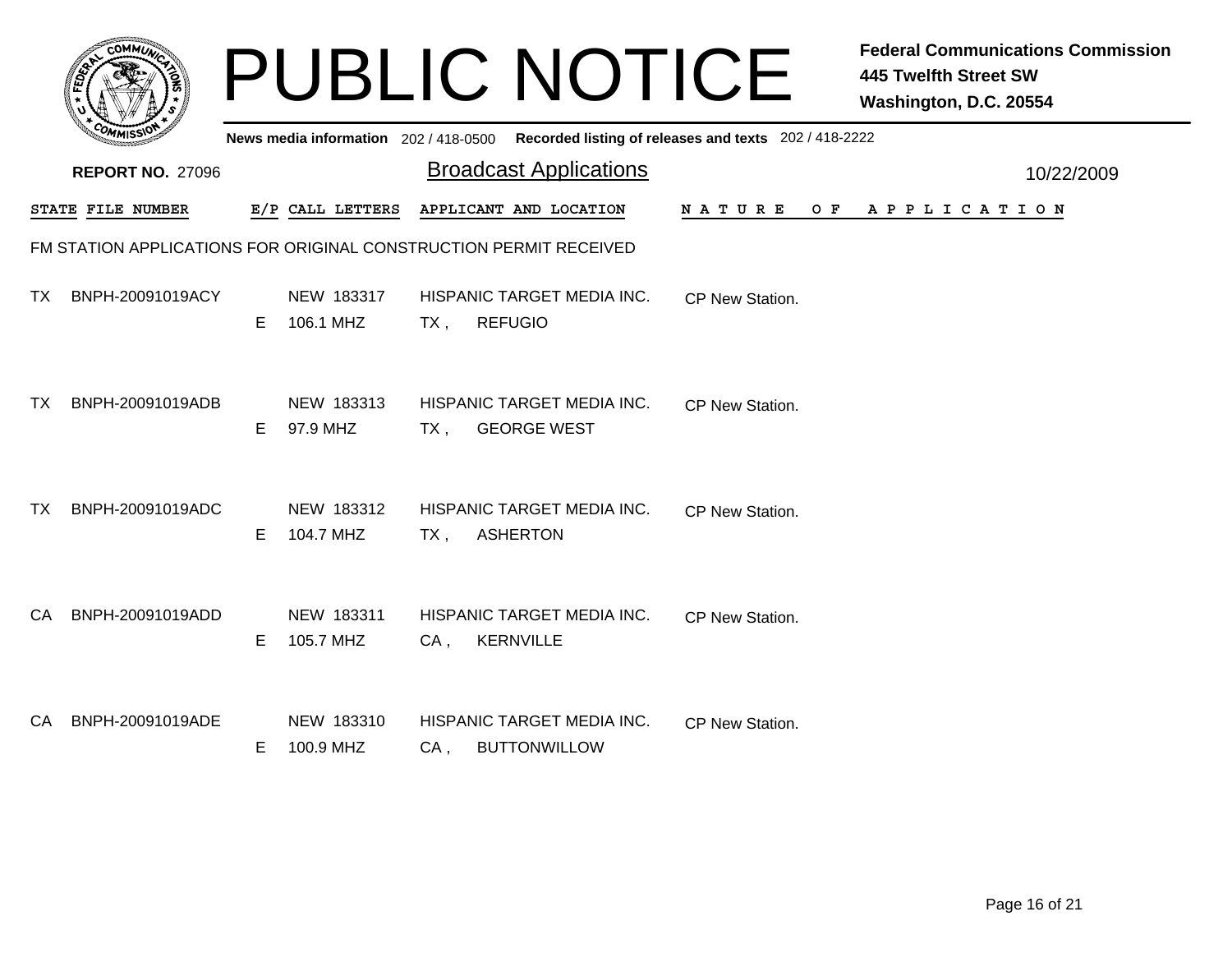|     |                                                                   |    |                                       |          | <b>PUBLIC NOTICE</b>                         |                                                       | <b>Federal Communications Commission</b><br><b>445 Twelfth Street SW</b><br>Washington, D.C. 20554 |            |
|-----|-------------------------------------------------------------------|----|---------------------------------------|----------|----------------------------------------------|-------------------------------------------------------|----------------------------------------------------------------------------------------------------|------------|
|     |                                                                   |    | News media information 202 / 418-0500 |          |                                              | Recorded listing of releases and texts 202 / 418-2222 |                                                                                                    |            |
|     | <b>REPORT NO. 27096</b>                                           |    |                                       |          | <b>Broadcast Applications</b>                |                                                       |                                                                                                    | 10/22/2009 |
|     | STATE FILE NUMBER                                                 |    | E/P CALL LETTERS                      |          | APPLICANT AND LOCATION                       | N A T U R E<br>O F                                    | A P P L I C A T I O N                                                                              |            |
|     | FM STATION APPLICATIONS FOR ORIGINAL CONSTRUCTION PERMIT RECEIVED |    |                                       |          |                                              |                                                       |                                                                                                    |            |
| TX. | BNPH-20091019ADF                                                  | E. | NEW 183356<br>105.1 MHZ               | $TX$ ,   | SMITH, CAROLINE<br><b>CHANNING</b>           | CP New Station.                                       |                                                                                                    |            |
| MТ  | BNPH-20091019AEI                                                  | E. | NEW 183365<br>94.3 MHZ                | MT,      | BIG CAT BROADCASTING, LLC<br><b>BROWNING</b> | CP New Station.                                       |                                                                                                    |            |
| WY. | BNPH-20091019AEU                                                  | E. | NEW 183353<br>95.5 MHZ                | WY,      | UNITED STATES CP, LLC<br><b>PINE BLUFFS</b>  | CP New Station.                                       |                                                                                                    |            |
|     | OK BNPH-20091019AEY                                               | E. | NEW 183330<br>97.7 MHZ                | OK, VICI | ZELLER, JORDAN E                             | CP New Station.                                       |                                                                                                    |            |
| AL  | BNPH-20091019AFM                                                  | E. | NEW 183320<br>107.3 MHZ               | AL,      | PORTER, MILDRED R<br><b>BOLIGEE</b>          | CP New Station.                                       |                                                                                                    |            |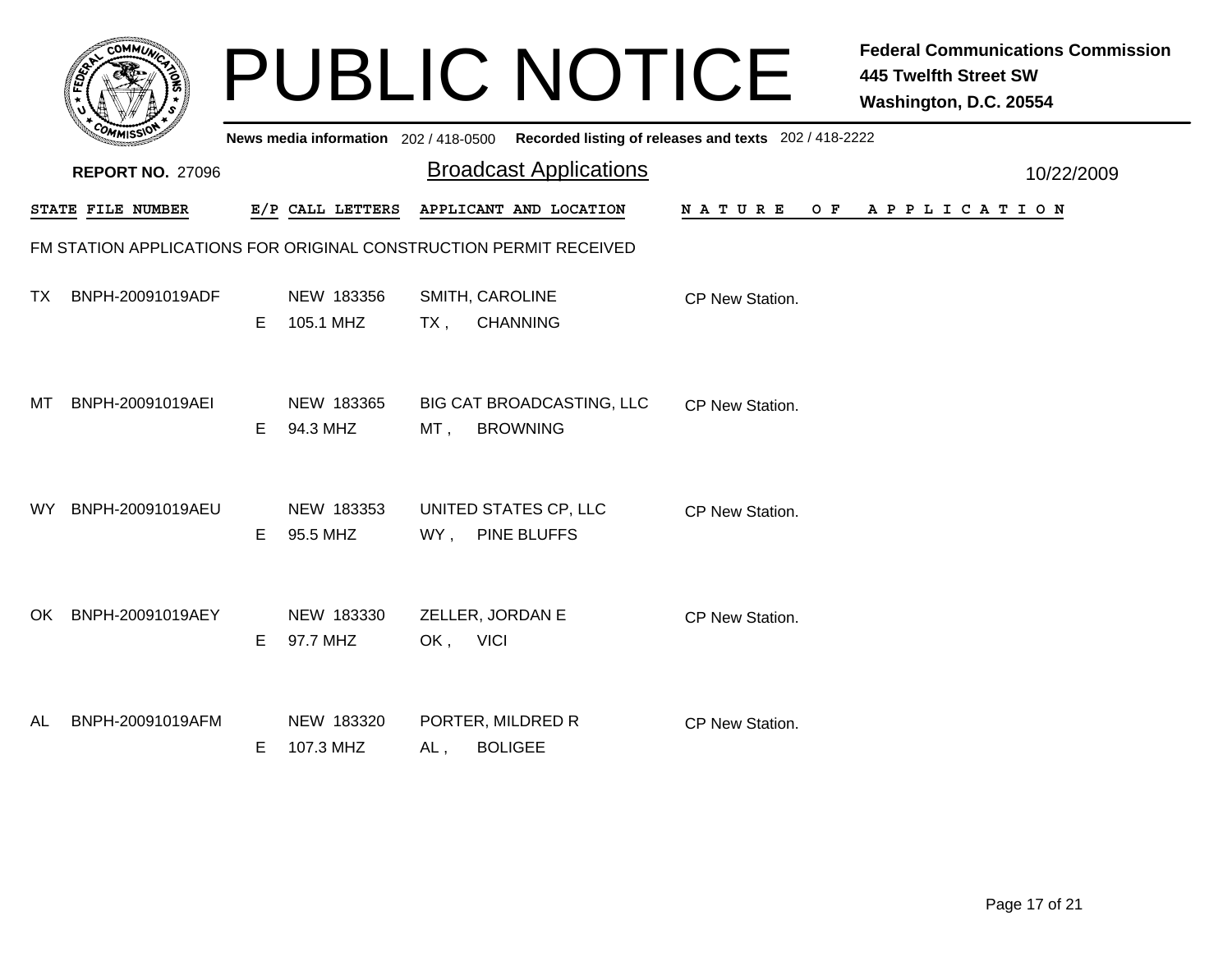|      |                         |    |                                       |                         | <b>PUBLIC NOTICE</b>                                              |                    | <b>Federal Communications Commission</b><br><b>445 Twelfth Street SW</b><br>Washington, D.C. 20554 |            |
|------|-------------------------|----|---------------------------------------|-------------------------|-------------------------------------------------------------------|--------------------|----------------------------------------------------------------------------------------------------|------------|
|      |                         |    | News media information 202 / 418-0500 |                         | Recorded listing of releases and texts 202 / 418-2222             |                    |                                                                                                    |            |
|      | <b>REPORT NO. 27096</b> |    |                                       |                         | <b>Broadcast Applications</b>                                     |                    |                                                                                                    | 10/22/2009 |
|      | STATE FILE NUMBER       |    | E/P CALL LETTERS                      |                         | APPLICANT AND LOCATION                                            | N A T U R E<br>O F | A P P L I C A T I O N                                                                              |            |
|      |                         |    |                                       |                         | FM STATION APPLICATIONS FOR ORIGINAL CONSTRUCTION PERMIT RECEIVED |                    |                                                                                                    |            |
| TX.  | BNPH-20091019AFO        | E. | NEW 183321<br>98.9 MHZ                | TX,                     | KING, BRYAN A<br><b>FLOYDADA</b>                                  | CP New Station.    |                                                                                                    |            |
| OK.  | BNPH-20091019AFQ        | E. | NEW 183381<br>98.7 MHZ                | <b>K95.5 INC</b><br>OK, | <b>KIOWA</b>                                                      | CP New Station.    |                                                                                                    |            |
| OK.  | BNPH-20091019AFR        | E. | NEW 183382<br>93.5 MHZ                | <b>K95.5 INC</b><br>OK, | <b>STUART</b>                                                     | CP New Station.    |                                                                                                    |            |
| OK - | BNPH-20091019AFS        | E. | NEW 183379<br>96.1 MHZ                | <b>K95.5 INC</b><br>OK, | <b>CLAYTON</b>                                                    | CP New Station.    |                                                                                                    |            |
| OK.  | BNPH-20091019AFT        | E. | NEW 183380<br>105.9 MHZ               | <b>K95.5 INC</b><br>OK, | <b>HAILEYVILLE</b>                                                | CP New Station.    |                                                                                                    |            |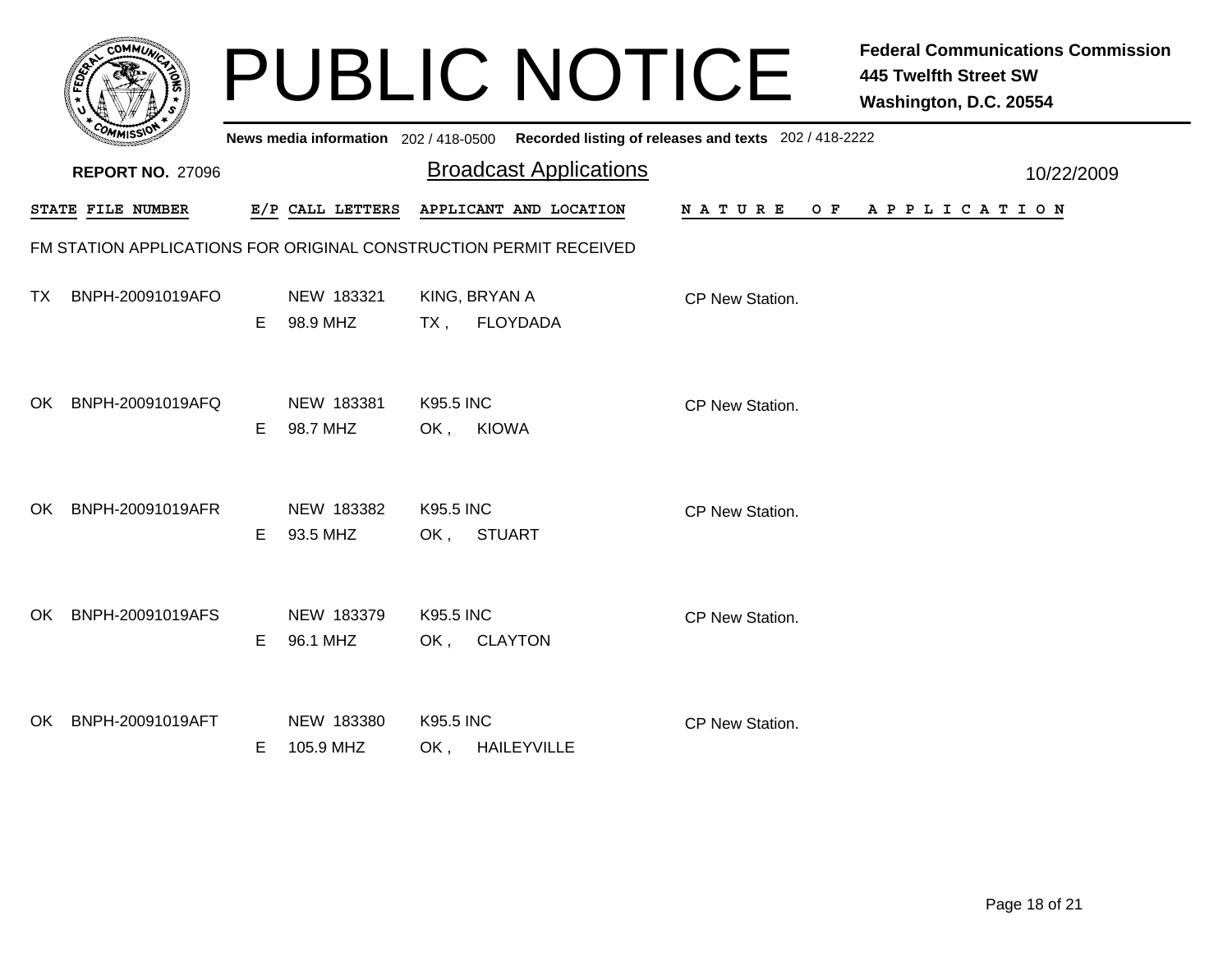| <b>PUBLIC NOTICE</b><br>Recorded listing of releases and texts 202 / 418-2222<br>News media information 202 / 418-0500                                  | <b>Federal Communications Commission</b><br><b>445 Twelfth Street SW</b><br>Washington, D.C. 20554                                   |
|---------------------------------------------------------------------------------------------------------------------------------------------------------|--------------------------------------------------------------------------------------------------------------------------------------|
| <b>Broadcast Applications</b><br><b>REPORT NO. 27096</b>                                                                                                | 10/22/2009                                                                                                                           |
| APPLICANT AND LOCATION<br>STATE FILE NUMBER<br>E/P CALL LETTERS<br>N A T U R E                                                                          | O F<br>A P P L I C A T I O N                                                                                                         |
| FM STATION APPLICATIONS FOR ORIGINAL CONSTRUCTION PERMIT RECEIVED                                                                                       |                                                                                                                                      |
| KING, BRYAN A<br>BNPH-20091019AFZ<br>NEW 183324<br>TX.<br>CP New Station.<br>103.5 MHZ<br>E.<br>$TX$ ,<br>LA PRYOR                                      |                                                                                                                                      |
| FM STATION APPLICATIONS FOR ORIGINAL CONSTRUCTION PERMIT                                                                                                |                                                                                                                                      |
| BNPED-20071012AOI<br>NEW 171793<br><b>CSSI NON-PROFIT</b><br>TX.<br>CP New Station.<br>EDUCATIONAL BROADCASTING<br>E.<br>90.3 MHZ<br><b>CORPORATION</b> | Engineering Amendment filed 02/08/2008                                                                                               |
| <b>GRAHAM</b><br>$TX$ ,                                                                                                                                 | Petitions to deny must be on file no later than 30 days from the date of<br>this public notice accepting the application for filing. |
|                                                                                                                                                         | Informal Objection Filed 06/13/2008 by Graham Newspapers Inc                                                                         |
| <b>Broadcasting Corporation</b>                                                                                                                         | Opposition Filed 03/03/2009 by CSSI-Non-Profit Educational<br>Engineering Amendment filed 03/05/2009                                 |
|                                                                                                                                                         | Reply Filed 04/08/2009 by Graham Newspapers Inc                                                                                      |
| <b>BROADCASTING CORP.</b>                                                                                                                               | Reply Filed 09/25/2009 by CSSI NON-PROFIT EDUCATIONAL                                                                                |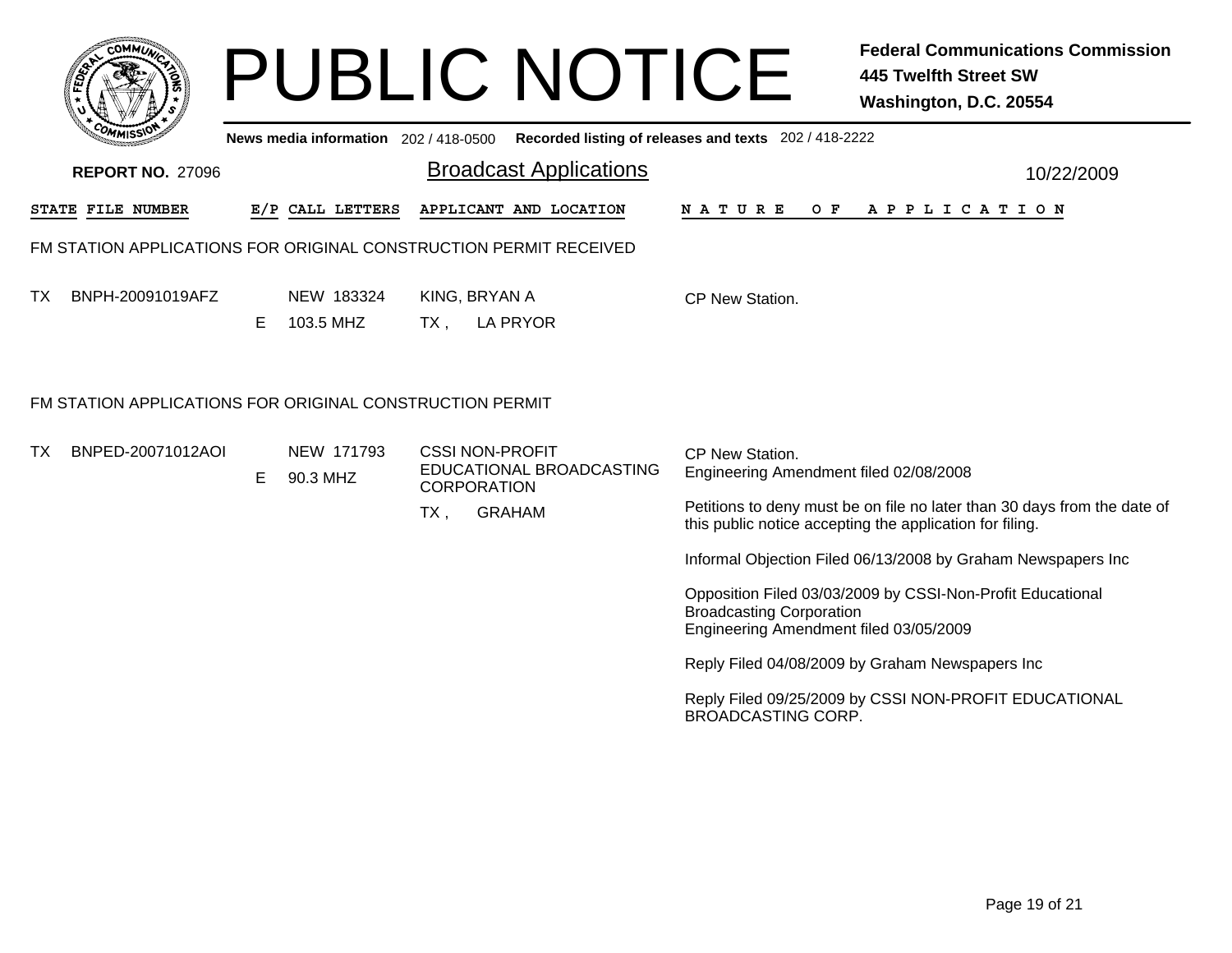|        | <b>AMUNA</b><br>CQ<br>e |   |
|--------|-------------------------|---|
| Ë<br>w |                         | c |
|        |                         |   |
| COM    | MISS                    |   |

## PUBLIC NOTICE **Federal Communications Commission 445 Twelfth Street SW Washington, D.C. 20554**

|                                                                        | יככוואויי<br>News media information 202/418-0500 Recorded listing of releases and texts 202/418-2222 |    |                               |        |                                               |  |                                                                                                      |  |  |  |  |  |     |  |  |                       |  |  |            |
|------------------------------------------------------------------------|------------------------------------------------------------------------------------------------------|----|-------------------------------|--------|-----------------------------------------------|--|------------------------------------------------------------------------------------------------------|--|--|--|--|--|-----|--|--|-----------------------|--|--|------------|
|                                                                        | <b>REPORT NO. 27096</b>                                                                              |    |                               |        | <b>Broadcast Applications</b>                 |  |                                                                                                      |  |  |  |  |  |     |  |  |                       |  |  | 10/22/2009 |
|                                                                        | STATE FILE NUMBER                                                                                    |    | E/P CALL LETTERS              |        | APPLICANT AND LOCATION                        |  | <b>NATURE</b>                                                                                        |  |  |  |  |  | O F |  |  | A P P L I C A T I O N |  |  |            |
| AM STATION APPLICATIONS FOR TRANSFER OF CONTROL ACCEPTED FOR FILING    |                                                                                                      |    |                               |        |                                               |  |                                                                                                      |  |  |  |  |  |     |  |  |                       |  |  |            |
| AK                                                                     | BTC-20091019AEM                                                                                      | E  | <b>KCHU 65232</b><br>770 KHZ  | AK,    | TERMINAL RADIO, INC.<br>VALDEZ                |  | <b>Voluntary Transfer of Control</b><br>From: THE OLD BOARD MEMBERS<br>To: THE NEW BOARD<br>Form 316 |  |  |  |  |  |     |  |  |                       |  |  |            |
| FM STATION APPLICATIONS FOR TRANSFER OF CONTROL ACCEPTED FOR FILING    |                                                                                                      |    |                               |        |                                               |  |                                                                                                      |  |  |  |  |  |     |  |  |                       |  |  |            |
| AK.                                                                    | BTCED-20091019AEN                                                                                    | E. | KXGA 65235<br>90.5 MHZ        | $AK$ , | TERMINAL RADIO, INC.<br><b>GLENNALLEN</b>     |  | <b>Voluntary Transfer of Control</b><br>From: THE OLD BOARD MEMBERS<br>To: THE NEW BOARD<br>Form 316 |  |  |  |  |  |     |  |  |                       |  |  |            |
| AK                                                                     | BTCED-20091019AEO                                                                                    | Е  | <b>KXKM 65236</b><br>89.7 MHZ | AK,    | <b>TERMINAL RADIO, INC</b><br><b>MCCARTHY</b> |  | <b>Voluntary Transfer of Control</b><br>From: THE OLD BOARD MEMBERS<br>To: THE NEW BOARD<br>Form 316 |  |  |  |  |  |     |  |  |                       |  |  |            |
| FM TRANSLATOR APPLICATIONS FOR TRANSFER OF CONTROL ACCEPTED FOR FILING |                                                                                                      |    |                               |        |                                               |  |                                                                                                      |  |  |  |  |  |     |  |  |                       |  |  |            |

| AK BTCFT-20091019AEP | K201BI 65233           |     | TERMINAL RADIO, INC. | Voluntary Transfer of Control                                |
|----------------------|------------------------|-----|----------------------|--------------------------------------------------------------|
|                      | $E = 88.1 \text{ MHz}$ | AK. | CORDOVA              | From: THE OLD BOARD MEMBERS<br>To: THE NEW BOARD<br>Form 316 |